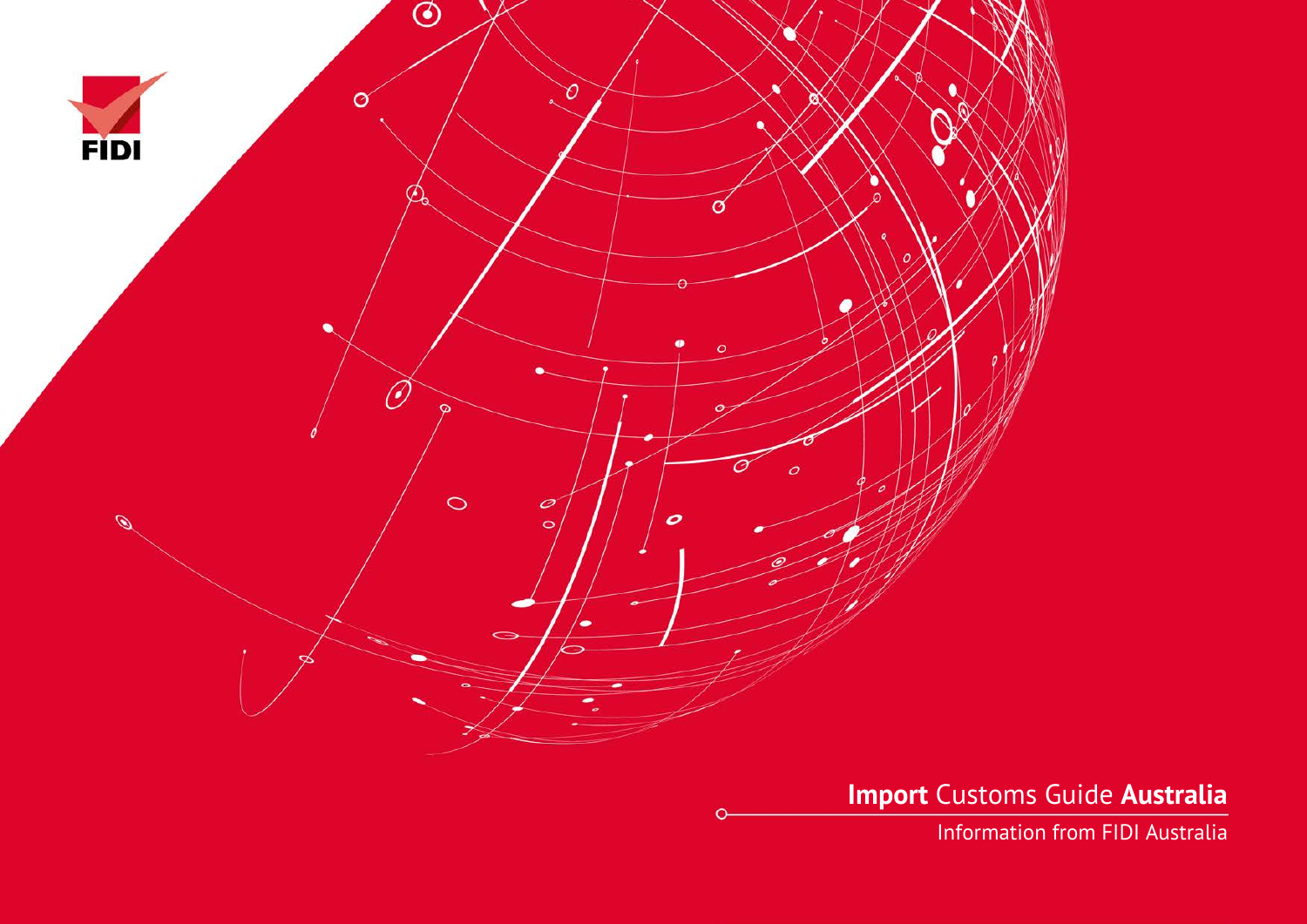# **Customs guide** Australia

### **The global quality standard for international moving.**

The FAIM label is your global assurance for a smooth, safe and comprehensive relocation process.





| <b>GOODS</b>         | <b>DOCUMENTS REQUIRED</b>                                                                                                                                                                                                                                                                                                                                                                                                                                                                                                                                                                                                                                                                                                                                                                                                                                                                                                                                                                                                                                                                                                                                                                                                                      | <b>CUSTOMS PRESCRIPTIONS</b>                                                                                                                                                                                                                                                                                                                                                                                                                                                                                                                                                                                                                                                                                                                                                                                                                                                                                                                                                                                                                                           | <b>REMARKS</b>                                                                                                                                                                                                                                                                                                                                                                                                                                                                                                                                                                                                                                                                                                                                                                                                                                                                                                                                                                                                                                                                                                                 |
|----------------------|------------------------------------------------------------------------------------------------------------------------------------------------------------------------------------------------------------------------------------------------------------------------------------------------------------------------------------------------------------------------------------------------------------------------------------------------------------------------------------------------------------------------------------------------------------------------------------------------------------------------------------------------------------------------------------------------------------------------------------------------------------------------------------------------------------------------------------------------------------------------------------------------------------------------------------------------------------------------------------------------------------------------------------------------------------------------------------------------------------------------------------------------------------------------------------------------------------------------------------------------|------------------------------------------------------------------------------------------------------------------------------------------------------------------------------------------------------------------------------------------------------------------------------------------------------------------------------------------------------------------------------------------------------------------------------------------------------------------------------------------------------------------------------------------------------------------------------------------------------------------------------------------------------------------------------------------------------------------------------------------------------------------------------------------------------------------------------------------------------------------------------------------------------------------------------------------------------------------------------------------------------------------------------------------------------------------------|--------------------------------------------------------------------------------------------------------------------------------------------------------------------------------------------------------------------------------------------------------------------------------------------------------------------------------------------------------------------------------------------------------------------------------------------------------------------------------------------------------------------------------------------------------------------------------------------------------------------------------------------------------------------------------------------------------------------------------------------------------------------------------------------------------------------------------------------------------------------------------------------------------------------------------------------------------------------------------------------------------------------------------------------------------------------------------------------------------------------------------|
| <b>Removal goods</b> | OBL or AWB.<br>٠<br>Fully completed Customs Form B534.<br>×.<br>(Version 6/00 only).<br>Scanned copies are OK in all States however<br>٠<br>electronic signatures will not be accepted.<br>Passport ID and signature page/s required<br>for clearance and signature on the B534<br>must match passport. Any changes must be<br>initialled.<br>A blank copy of the current Unaccompanied<br>Personal effects Statement (B534 form) can<br>be downloaded from the Australian Customs<br>website at https://www.abf.gov.au/form-<br>listing/forms/B534e.pdf<br>Inventory of goods in English.<br>٠<br>Owner-packed goods require list of contents<br>(in English) from owner.<br>Copy of Identification page and Visa from<br>owner's passport. NOTE: Passport photo<br>page of owner of goods who is completing<br>B534 is required. Passport photo page of<br>other persons travelling with owner are not<br>reguired.<br>Visa grant letter where visa stamp is not in<br>passport for non-Australian citizens.<br>• Full name and Australian residential address<br>of Owner must be provided to obtain<br>clearance. Please note a Post Office Box or<br>Business address is not acceptable.<br>If importer has been in Australia longer than | Who may import Unaccompanied Personal<br>Effects Consignments into Australia:<br>Returning Australian citizens or non-<br>٠<br>citizens with long stay/permanent<br>residence visa only who are entering<br>Australia to take up residence after a<br>period of residence of more than 12<br>months outside Australia. Unless the<br>shipment qualifies to be considered as<br>Unaccompanied Personal Effects, then it<br>will be subject to formal entry, tax and<br>duty.<br>All household and personal effects entering<br>Australia are subject to a physical<br>examination by the Department of<br>Agriculture, Water and Environment<br>(DoAWE). This examination is conducted at<br>DoAWE approved premises and will cause<br>delays of up to 14 working days after the<br>arrival of the consignment into Australia.<br>The Quarantine examination also means<br>that full containers cannot be delivered<br>direct to the importer's residence in<br>Australia.<br>Items of interest to DoAWE include all items<br>that may have come into contact with soil | The customs B534 may be completed by the<br>owner abroad prior to the shipment of his<br>goods, or in Australia upon their arrival.<br>Original customs forms are not required for<br>clearance purposes. All sections must be<br>completed and each page signed and dated.<br>The owner's goods may be cleared through<br>customs in advance of the owner's arrival<br>In all states, the Australian Border Force<br>(ABF) require a photocopy of the ID and Visa<br>pages of the importer's passport. Under<br>some circumstances the importer may be<br>required to submit copies of all pages of<br>their passport, including both front and back<br>covers.<br>ABF require all cargo to be reported to<br>customs before the goods arrive. The<br>specified time frame for reporting sea<br>shipment is 48 hours prior to arriving at the<br>first port of call in Australia, and no less<br>than 2 hours before an airfreight shipment<br>arrives at the destination airport. Failure to<br>do this will result in the consignee being<br>fined by the Australian Border Force.<br>Please ensure pre advice notification |
|                      |                                                                                                                                                                                                                                                                                                                                                                                                                                                                                                                                                                                                                                                                                                                                                                                                                                                                                                                                                                                                                                                                                                                                                                                                                                                |                                                                                                                                                                                                                                                                                                                                                                                                                                                                                                                                                                                                                                                                                                                                                                                                                                                                                                                                                                                                                                                                        |                                                                                                                                                                                                                                                                                                                                                                                                                                                                                                                                                                                                                                                                                                                                                                                                                                                                                                                                                                                                                                                                                                                                |

All rights reserved. This publication may not be reproduced in any form without the permission of the FIDI Global Alliance. The FIDI Global Alliance cannot take responsibility for the contents

#### **FIDI Import** Customs Guide Australia **Last updated on 7 Dec. 2019** 2/18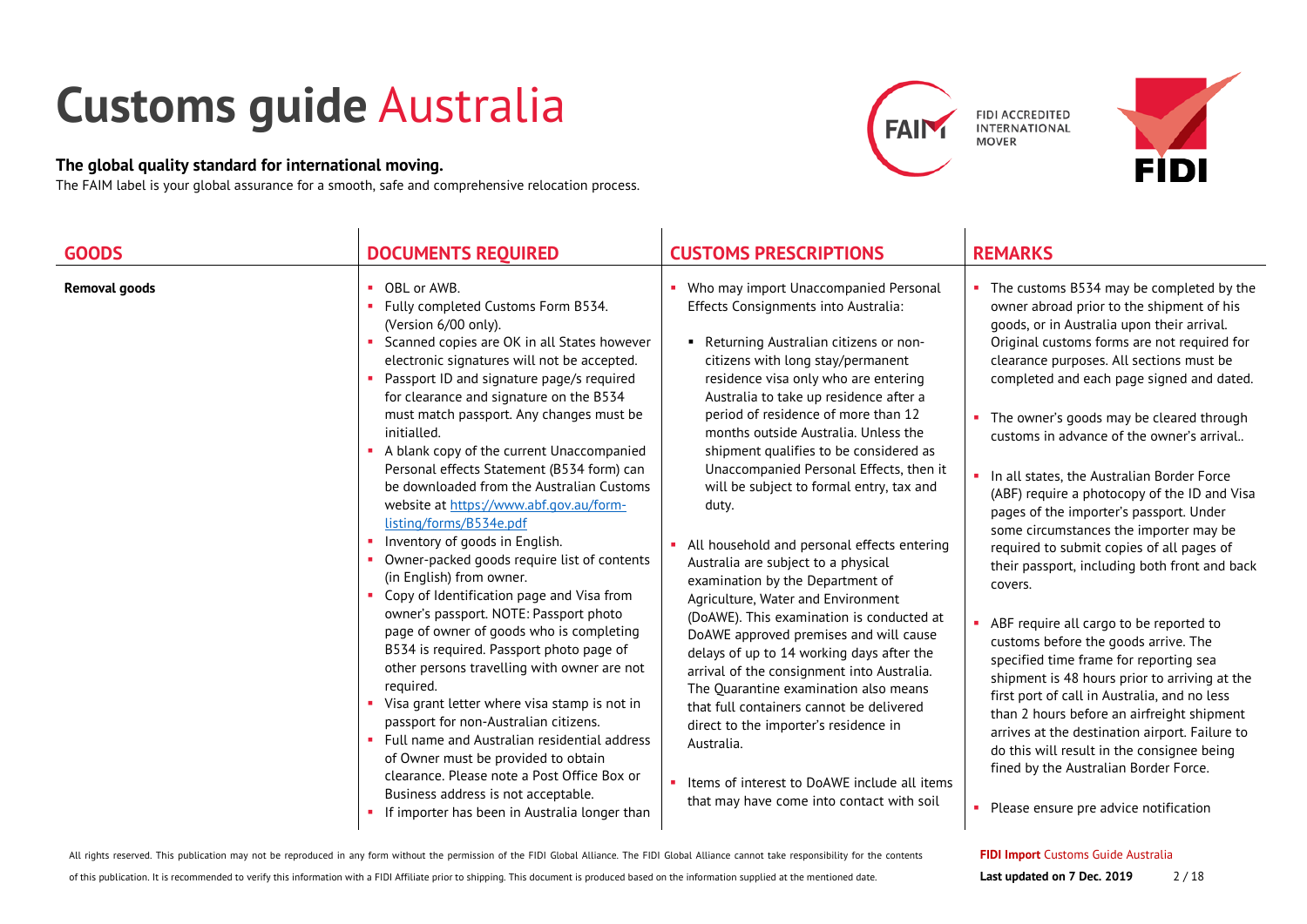| <b>GOODS</b>               | <b>DOCUMENTS REQUIRED</b>                                                                                                                                                                                                                                                                                                                                                                                                                                                                                                                         | <b>CUSTOMS PRESCRIPTIONS</b>                                                                                                                                                                                                                                                                                                                                                                                                                                                                                                                                                                                                                                                                                                                                                                                                                                                             | <b>REMARKS</b>                                                                                                                                                                                                                                                                                                                                                                                                                                                                                                                                                                                                                                                                                                                                                                                                                   |
|----------------------------|---------------------------------------------------------------------------------------------------------------------------------------------------------------------------------------------------------------------------------------------------------------------------------------------------------------------------------------------------------------------------------------------------------------------------------------------------------------------------------------------------------------------------------------------------|------------------------------------------------------------------------------------------------------------------------------------------------------------------------------------------------------------------------------------------------------------------------------------------------------------------------------------------------------------------------------------------------------------------------------------------------------------------------------------------------------------------------------------------------------------------------------------------------------------------------------------------------------------------------------------------------------------------------------------------------------------------------------------------------------------------------------------------------------------------------------------------|----------------------------------------------------------------------------------------------------------------------------------------------------------------------------------------------------------------------------------------------------------------------------------------------------------------------------------------------------------------------------------------------------------------------------------------------------------------------------------------------------------------------------------------------------------------------------------------------------------------------------------------------------------------------------------------------------------------------------------------------------------------------------------------------------------------------------------|
|                            | 12 months, an email of explanation to<br>Australian Border Force will be required to<br>explain why personal effects are being<br>imported if owner of goods has not travelled<br>within the last 12 months.                                                                                                                                                                                                                                                                                                                                      | and vegetation such as gardening<br>equipment, bicycles, scooters etc, sporting<br>and camping equipment e.g. golf clubs and<br>buggies, cleaning equipment, brooms, mops,<br>vacuum cleaner waste bags and the like.<br>These items should be thoroughly cleaned<br>before despatch.<br>Please note however prior cleaning and<br>other treatment (Fumigation, steam cleaning<br>etc.) does not ensure automatic clearance.<br>DoAWE will order further treatment if in<br>their opinion the items being imported<br>present a quarantine risk.<br>Please also be conscious of festive<br>decorations and wreaths containing dried<br>vegetable matter, including pine cones and<br>the like. If imported these items will be<br>subject to further treatment or destruction.<br>Further information is available at<br>http://www.agriculture.gov.au/travelling/mo<br>ving-immigrating | including owner's full name and Australian<br>residential address together with all<br>documents are sent to the consignee in<br>sufficient time to allow the correct reporting<br>to be completed.<br>Further information can be obtained from<br>×.<br>the Customs fact sheet at<br>https://www.abf.gov.au/entering-and-<br>leaving-australia/moving-to-australia/upe<br>• All personal and household effects<br>consignments are subject to Quarantine<br>examination and fees. The fees cover<br>DoAWE Inspectors' attendance and entry<br>processing, removalist's costs of licensing,<br>software, administration, audit compliance,<br>warehousing as well the unpacking and<br>repacking items designated for inspection.<br>Fees should be obtained from your<br>designated Australian destination agent in<br>advance. |
| <b>Diplomat's removals</b> | All clearances can be prepared<br>electronically. ABF do not need to sight<br>original yellow B615. Embassy completes<br>the form and sends to ABF who will check,<br>stamp and return to Embassy who will then<br>provide a copy to Bond. For DoAWE<br>inspection need to ensure copies of the LOA,<br>B615 and stamped packing list are sighted<br>by officer<br>• ALL correspondence to ABF and DoAWE<br>needs to have DIPLOMATIC noted in the<br>subject line. This will see an efficient<br>turnaround for clearances from ABF and<br>DoAWE. | • Duty free entry (if for personal use).<br>Import of alcohol is allowed for diplomats<br>but limited to annual quota agreed by the<br>local Ministry of Foreign Affairs and the<br>respective embassies in the country.                                                                                                                                                                                                                                                                                                                                                                                                                                                                                                                                                                                                                                                                 | Subject to Quarantine examination and<br>inspection fees.<br>Some Australian Ports of Arrival will require<br>letter of authority on Diplomatic Letterhead<br>to allow Quarantine examination                                                                                                                                                                                                                                                                                                                                                                                                                                                                                                                                                                                                                                    |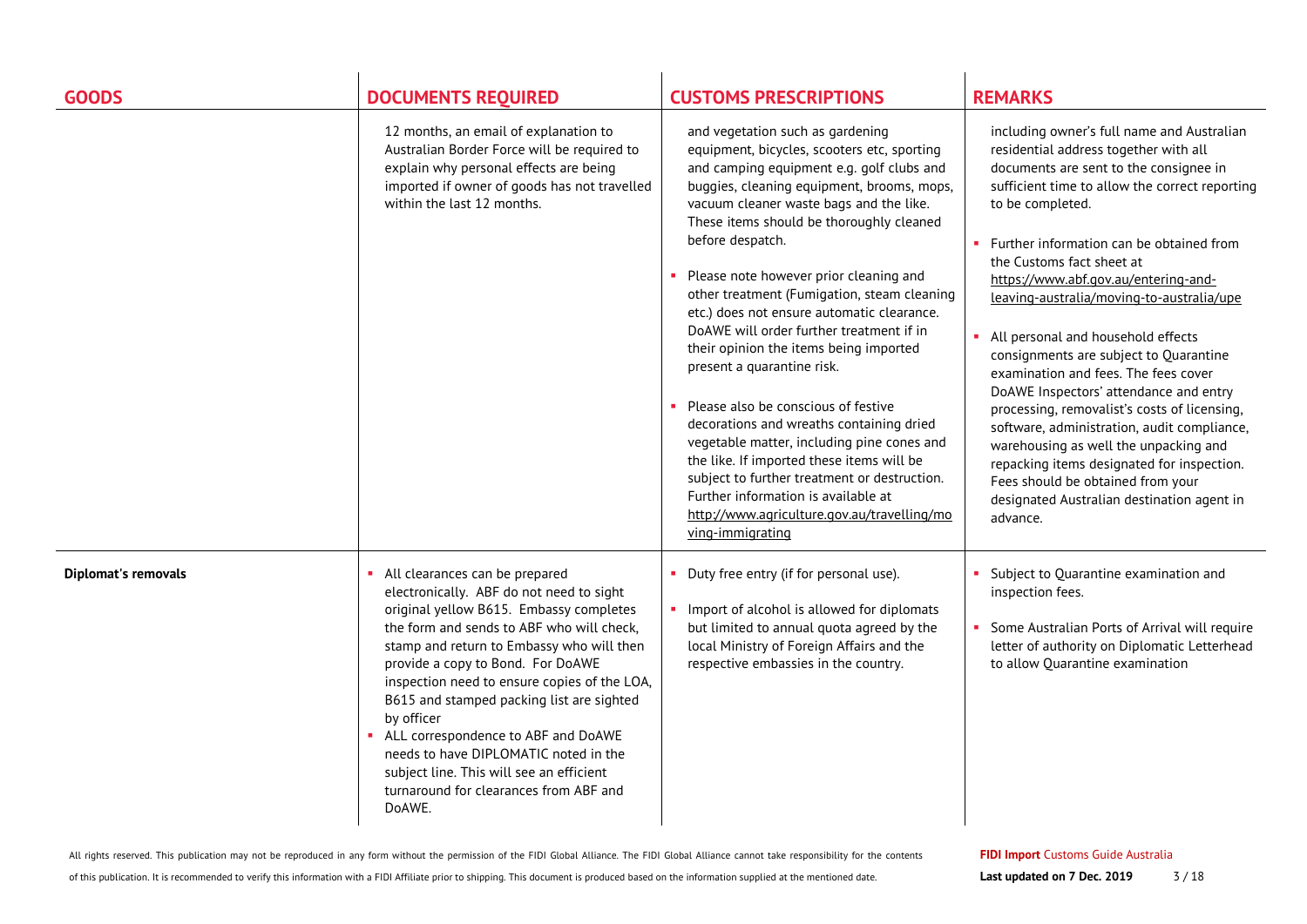| <b>GOODS</b>                                                                                         | <b>DOCUMENTS REQUIRED</b>                                                                                                                                                                                                                                                                                                                                                                                                                                                                                                                                                                                                                                                                                                                                                                                                     | <b>CUSTOMS PRESCRIPTIONS</b>                                                                                                                                                                                                                                                                                                                                                                                                                             | <b>REMARKS</b>                                                                                                                                                                                                                                                                                                                                                                                                                                                                               |
|------------------------------------------------------------------------------------------------------|-------------------------------------------------------------------------------------------------------------------------------------------------------------------------------------------------------------------------------------------------------------------------------------------------------------------------------------------------------------------------------------------------------------------------------------------------------------------------------------------------------------------------------------------------------------------------------------------------------------------------------------------------------------------------------------------------------------------------------------------------------------------------------------------------------------------------------|----------------------------------------------------------------------------------------------------------------------------------------------------------------------------------------------------------------------------------------------------------------------------------------------------------------------------------------------------------------------------------------------------------------------------------------------------------|----------------------------------------------------------------------------------------------------------------------------------------------------------------------------------------------------------------------------------------------------------------------------------------------------------------------------------------------------------------------------------------------------------------------------------------------------------------------------------------------|
|                                                                                                      | • OBL or AWB.<br>Inventory of goods.<br>Copy of ID page of Passport.                                                                                                                                                                                                                                                                                                                                                                                                                                                                                                                                                                                                                                                                                                                                                          |                                                                                                                                                                                                                                                                                                                                                                                                                                                          |                                                                                                                                                                                                                                                                                                                                                                                                                                                                                              |
| <b>Inheritance, Deceased Estates</b>                                                                 | • Copy of will or certified relevant extract of<br>will.<br>Copy of death certificate (optional) OR<br>• Copy of the Death Certificate and Letter<br>from the Executor.<br>Statement explaining that the goods are the<br>outcome of a deceased estate, the estimated<br>value of the goods, the list of the goods and<br>that they are not for re-sale.<br>LCL Packing declaration (if shipment is LCL)<br>or FCL Packing declaration (if shipment is<br>FCL) must be completed by the packer or<br>supplier of the goods (in English) on their<br>letterhead and must include that<br>packer's/supplier's company's name and<br>address on the letterhead. A sample<br>Packing declaration is available at<br>https://www.agriculture.gov.au/import/arriva<br>I/clearance-inspection/documentary-<br>requirements/templates | Duty free entry provided legatee is<br>permanently domiciled in Australia and will<br>not use the goods for trade or business<br>purposes.                                                                                                                                                                                                                                                                                                               | Bequeathed goods are required to be<br>formally entered through Customs<br>(additional charges may apply).                                                                                                                                                                                                                                                                                                                                                                                   |
| Pre charged refrigeration equipment included<br>in Personal and/or Household effects<br>consignments | • Customs Form B534.                                                                                                                                                                                                                                                                                                                                                                                                                                                                                                                                                                                                                                                                                                                                                                                                          | • The Ozone Protection and Synthetic<br>Greenhouse Gas Management Act 1989<br>prohibits the importation of pre-charged<br>refrigeration and air conditioning equipment<br>containing CFC's, HFC or HCFC gases<br>however one off personal imports can be<br>exempt from this Act and the import may<br>meet the requirements for a low volume<br>import exemption or other exemption.<br>• Further details can be sourced from the<br>following website: | • Pre charged equipment containing CFC's,<br>HFC's or HCFC's that are being imported as<br>Personal/Household effects by an immigrant<br>or an individual arriving on a temporary<br>entry permit or is being reimported by an<br>Australian Resident (i.e. the equipment has<br>been previously exported from Australia by<br>the importer) are provided an exemption<br>under the act and can be imported.<br>Equipment containing CFC. HFC or HCFC's<br>that was purchased overseas by an |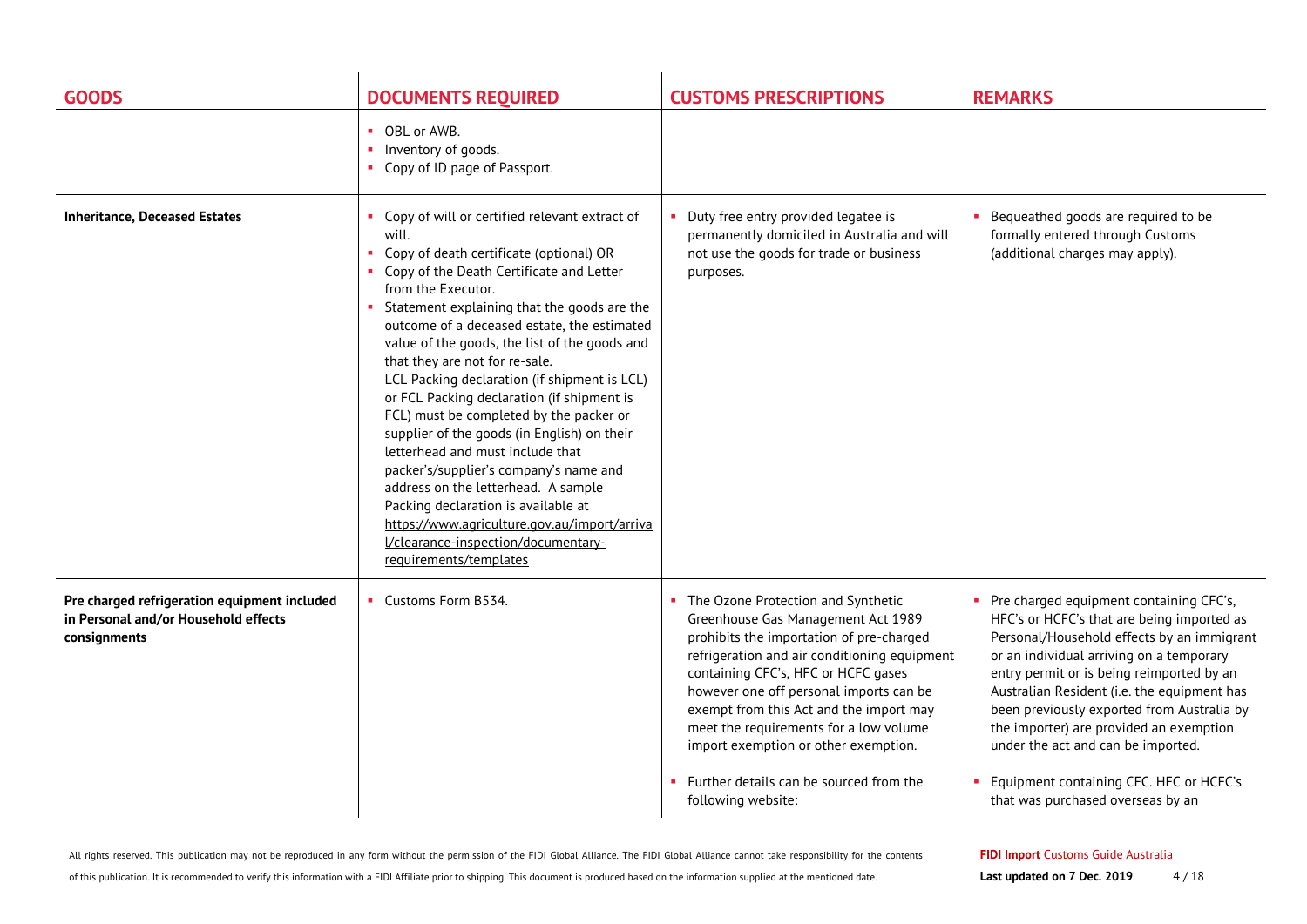| <b>GOODS</b>                                                                 | <b>DOCUMENTS REQUIRED</b>                                                                                                                                                                                                                                                                                                                                                                                                                     | <b>CUSTOMS PRESCRIPTIONS</b>                                                                                                                                                                                                                                                                              | <b>REMARKS</b>                                                                                                                                                                                                                                                                                                                                                                       |
|------------------------------------------------------------------------------|-----------------------------------------------------------------------------------------------------------------------------------------------------------------------------------------------------------------------------------------------------------------------------------------------------------------------------------------------------------------------------------------------------------------------------------------------|-----------------------------------------------------------------------------------------------------------------------------------------------------------------------------------------------------------------------------------------------------------------------------------------------------------|--------------------------------------------------------------------------------------------------------------------------------------------------------------------------------------------------------------------------------------------------------------------------------------------------------------------------------------------------------------------------------------|
|                                                                              |                                                                                                                                                                                                                                                                                                                                                                                                                                               | http://www.environment.gov.au/protection/o<br>zone/licences/importing-cars-boats-<br>caravans                                                                                                                                                                                                             | Australian resident and is being imported to<br>Australia for the first time will be required<br>to have the system evacuated and altered to<br>accommodate a different refrigerant.<br>This work will need to be performed by a<br>qualified/authorised technician at the<br>expense of the importer. Motor Vehicles are<br>NOT considered as Personal and/or<br>Household effects. |
| <b>Antiques</b>                                                              | Customs Form B534.<br>Lapada or BADA certificate of authenticity.                                                                                                                                                                                                                                                                                                                                                                             | Duty free entry for Bona Fide antiques (i.e.<br>100 years old or over).<br>• 10% GST is applied.<br>• If documentary evidence is insufficient<br>Australian Border Force may direct<br>verification via an approved Antiquity<br>expert. Verification fees apply and will be<br>directed to the importer. | • Owned and used by the importer for 12<br>months or longer overseas and the goods<br>are not intended for sale, antiques can be<br>imported without restriction as personal and<br>household effects.<br>See Fact Sheet at<br>https://www.abf.gov.au/importing-<br>exporting-and-<br>manufacturing/importing/how-to-<br>import/types-of-imports/importing-antiques                  |
| Precious metal objects                                                       |                                                                                                                                                                                                                                                                                                                                                                                                                                               | Duty free entry as Household and Personal<br>effects.                                                                                                                                                                                                                                                     |                                                                                                                                                                                                                                                                                                                                                                                      |
| Motor Cycles (With reciprocating internal<br>combustion piston engines only) | Formal Customs Entry required.<br>Vehicle import Approval.<br>Registration and/or other proof of ownership<br>documents as described in Motor Vehicles<br>section.<br>• LCL Packing declaration must be completed<br>by the packer or supplier of the goods (in<br>English) on their letterhead and must<br>include that packer's/supplier's company's<br>name and address on the letterhead. A<br>sample Packing declaration is available at | All Motor Cycles are exempt Customs Duty<br>and Luxury Car Tax but will attract 10% GST.<br>The GST will be calculated on the VOTI as<br>described in the Motor Vehicles section.                                                                                                                         | Refer remarks in Motor Vehicles section.                                                                                                                                                                                                                                                                                                                                             |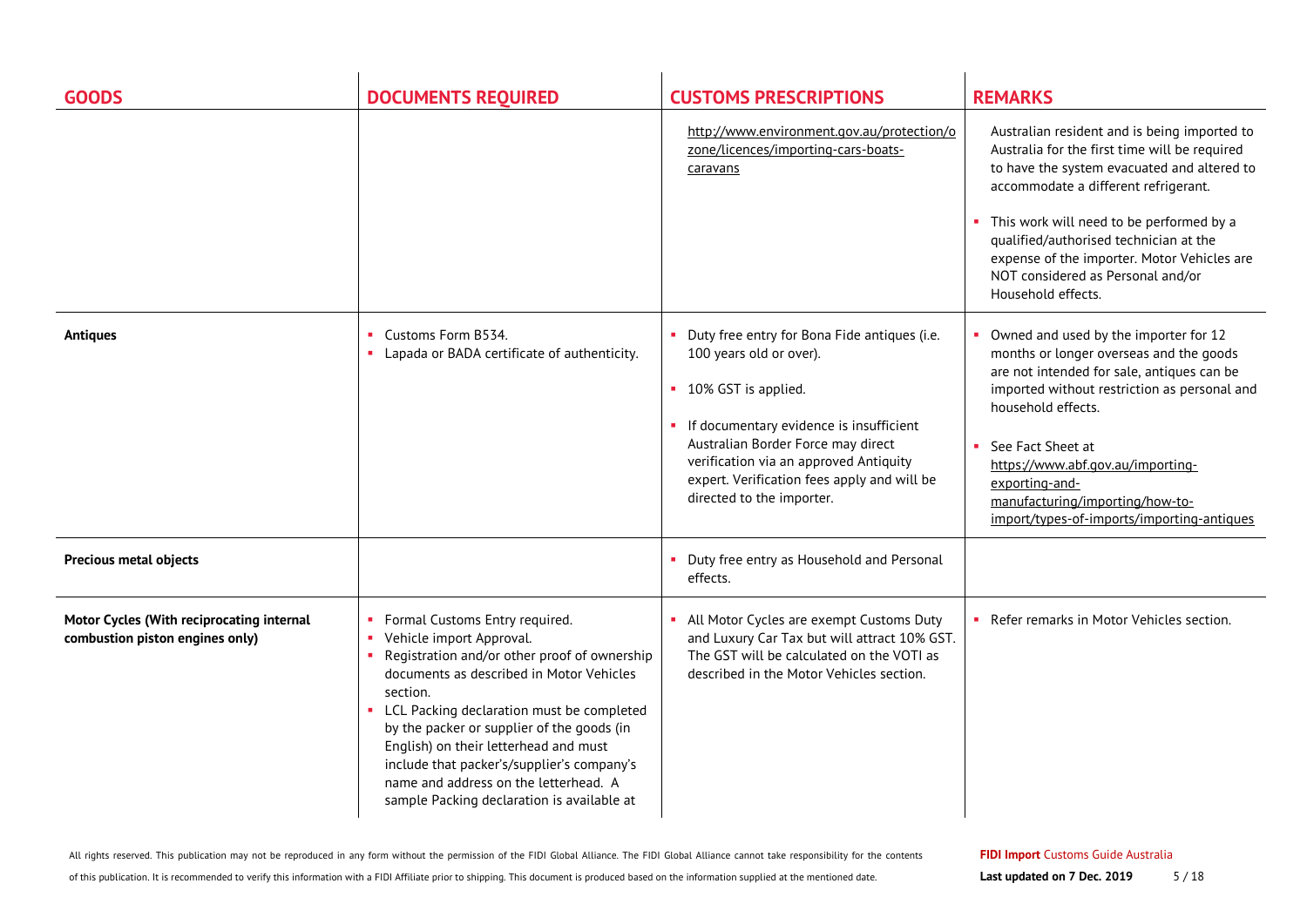| <b>GOODS</b>                    | <b>DOCUMENTS REQUIRED</b>                                                                                                                                                                                                                                                                                                                                                                                                                   | <b>CUSTOMS PRESCRIPTIONS</b>                                                                                                                                                                                                                                                                                                                                                                                                                                                                                                                                                                                                                                                                          | <b>REMARKS</b>                                                                                                                                                                                                                                                                                                                                                                                                                                                                                                                                                                           |
|---------------------------------|---------------------------------------------------------------------------------------------------------------------------------------------------------------------------------------------------------------------------------------------------------------------------------------------------------------------------------------------------------------------------------------------------------------------------------------------|-------------------------------------------------------------------------------------------------------------------------------------------------------------------------------------------------------------------------------------------------------------------------------------------------------------------------------------------------------------------------------------------------------------------------------------------------------------------------------------------------------------------------------------------------------------------------------------------------------------------------------------------------------------------------------------------------------|------------------------------------------------------------------------------------------------------------------------------------------------------------------------------------------------------------------------------------------------------------------------------------------------------------------------------------------------------------------------------------------------------------------------------------------------------------------------------------------------------------------------------------------------------------------------------------------|
|                                 | https://www.agriculture.gov.au/import/arriva<br>I/clearance-inspection/documentary-<br>requirements/templates                                                                                                                                                                                                                                                                                                                               |                                                                                                                                                                                                                                                                                                                                                                                                                                                                                                                                                                                                                                                                                                       |                                                                                                                                                                                                                                                                                                                                                                                                                                                                                                                                                                                          |
| <b>Other motorised vehicles</b> | Vehicle Import approval.<br>• All motorised (on and off road including<br>kids' scooters, quad bikes and the like)<br>including Australian return vehicle<br>require import approval. Apply prior and<br>get approval prior to shipping. DO NOT<br>SHIP UNTIL APPROVAL IS GRANTED.                                                                                                                                                          | • There is a wide variety of motorised<br>equipment or vehicles that are exempt from<br>Import Approval requirements however<br>Customs will insist on the submission of the<br>Import Authority for the vehicle in question,<br>verifying the exempt status of the item.<br>• This requirement extends to items such as<br>ride on mowers, farm equipment, motorised<br>trikes, quad bikes, motorised scooters<br>(including children's electric powered<br>scooters) and the like.<br>Much of this equipment falls under the<br>Household effects category and can be<br>imported Duty and GST free however the<br>Import Approval should be submitted with<br>the Vehicle Safety Standards Bureau. | The latest information on the importation of<br>motor vehicles can be obtained from the<br>following web sites:<br>Australian Border Force:<br>https://www.abf.gov.au/importing-<br>exporting-and-<br>manufacturing/importing/how-to-<br>import/types-of-imports/importing-a-<br>motor-vehicle<br>• Vehicle Safety Standards:<br>https://infrastructure.gov.au/roads/vehicl<br>e regulation/bulletin/index.aspx                                                                                                                                                                          |
| <b>Motor Vehicles</b>           | Formal Customs Entry required.<br>٠.<br>Copy of Passport.<br>×.<br>Registration papers.<br>Sales invoice.<br>Paid receipt.<br>Vehicle Import Approval.<br>×.<br>OBL.<br>×.<br>B534.<br>×.<br>• Refrigerant Compliance form (if vehicle<br>fitted with refrigeration/air conditioning<br>system).<br>• LCL Packing declaration (if shipment is LCL)<br>or FCL Packing declaration (if shipment is<br>FCL) must be completed by the packer or | An 'Application For Vehicle Import Approval'<br>must be lodged with the Vehicle Safety<br>Standards office in Canberra, prior to the<br>arrival of the vehicle in Australia. This action<br>must be undertaken as early as is possible as<br>motor vehicles are unable to be cleared in<br>Australia until an approved application has<br>been obtained.<br>All motor vehicles are subject to Customs<br>Duty and / or GST.<br>• Customs value for vehicles purchased for the<br>sole purpose of export to Australia can be<br>based on the purchase price, for other<br>vehicles an expert valuation will need to be                                                                                 | The latest publication from the Vehicle<br>Safety Standards is available from the<br>following website:<br>https://www.infrastructure.gov.au/vehicles/i<br>mports/new.aspx#vsscsc<br>The appropriate application form is<br>available from the following address:<br>https://www.infrastructure.gov.au/vehicles/i<br>mports/registration individuals.aspx<br>Effective 6th March 2017, asbestos in motor<br>vehicles is prohibited. Importers will be<br>required to complete Asbestos Declaration<br>confirming there is no asbestos in any<br>component of the vehicle. The Australian |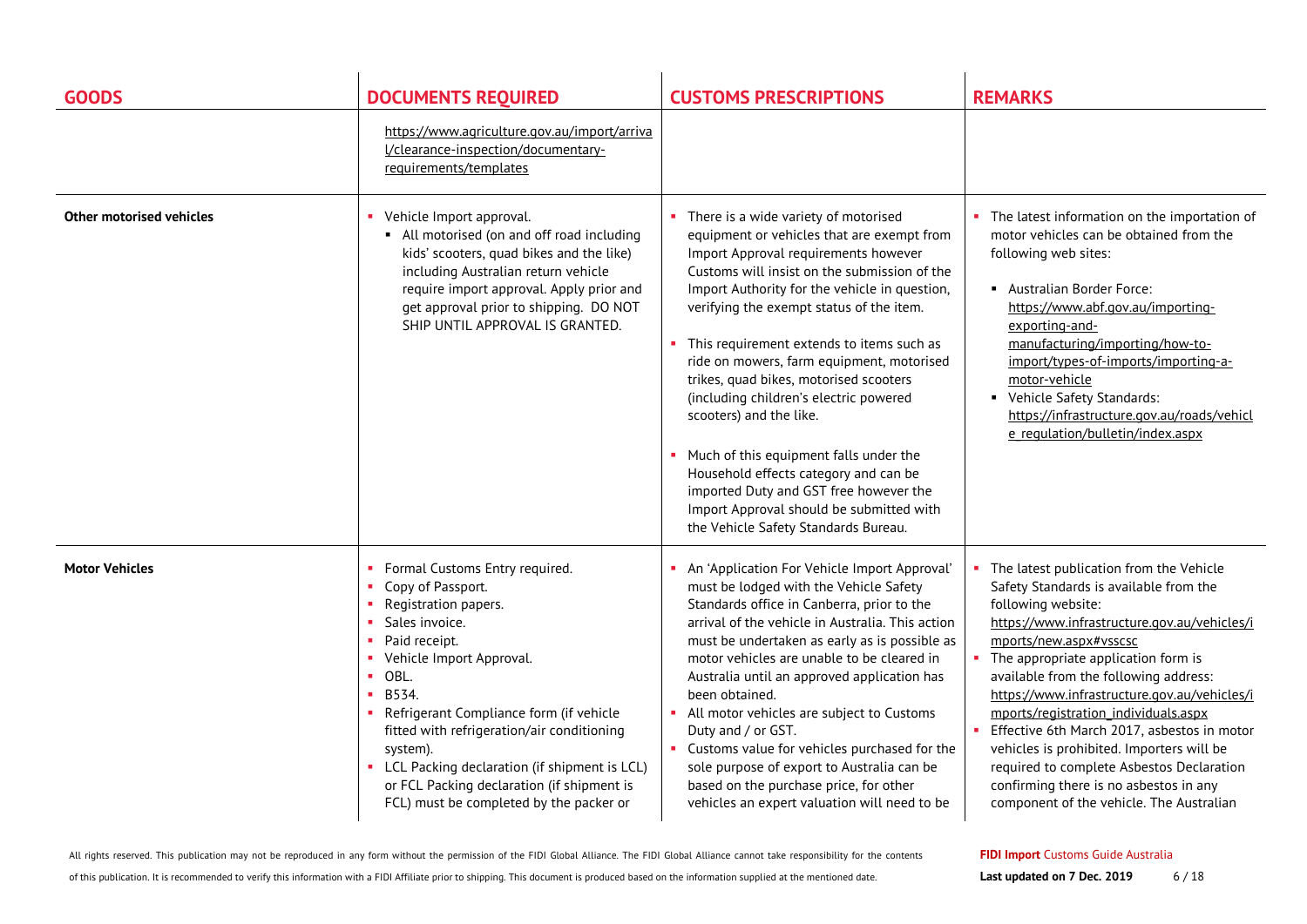| <b>GOODS</b> | <b>DOCUMENTS REQUIRED</b>                                                                                                                                                                                                                                                                                                | <b>CUSTOMS PRESCRIPTIONS</b>                                                                                                                                                                                                                                                                                                                                                                                                                                                                                                                                                                                                                                                                                                                                                                                                                                                                                                                                                                                                                                                                                                                                    | <b>REMARKS</b>                                                                                                                                                                                                                                                                                                                                                                                                                                                                                                                                                                                                                                                                                                                                                                                                                                                                                                                                                                                                                                                                     |
|--------------|--------------------------------------------------------------------------------------------------------------------------------------------------------------------------------------------------------------------------------------------------------------------------------------------------------------------------|-----------------------------------------------------------------------------------------------------------------------------------------------------------------------------------------------------------------------------------------------------------------------------------------------------------------------------------------------------------------------------------------------------------------------------------------------------------------------------------------------------------------------------------------------------------------------------------------------------------------------------------------------------------------------------------------------------------------------------------------------------------------------------------------------------------------------------------------------------------------------------------------------------------------------------------------------------------------------------------------------------------------------------------------------------------------------------------------------------------------------------------------------------------------|------------------------------------------------------------------------------------------------------------------------------------------------------------------------------------------------------------------------------------------------------------------------------------------------------------------------------------------------------------------------------------------------------------------------------------------------------------------------------------------------------------------------------------------------------------------------------------------------------------------------------------------------------------------------------------------------------------------------------------------------------------------------------------------------------------------------------------------------------------------------------------------------------------------------------------------------------------------------------------------------------------------------------------------------------------------------------------|
|              | supplier of the goods (in English) on their<br>letterhead and must include that<br>packer's/supplier's company's name and<br>address on the letterhead. A sample<br>Packing declaration is available at<br>https://www.agriculture.gov.au/import/arriva<br>I/clearance-inspection/documentary-<br>requirements/templates | done by an authorised independent valuer in<br>Australia, and will be required to determine<br>the customs value.<br>• The Customs Duty is 5% of the FOB value.<br>• The GST payable is 10% on the VOTI. VOTI is<br>the sum of (Customs Value + Duty +<br>Overseas Freight + Insurance).<br>• There is a 33% Luxury car tax (LCT) payable<br>on high value vehicles. The current LCT<br>threshold 1st July 2019 is Motor Vehicles<br>with a " luxury car value " exceeding<br>A\$67,525.00 (for specified fuel efficient<br>vehicles \$75,526).<br>• The LCT of 33% is payable on the amount<br>exceeding the threshold. E.g., Car having<br>customs value of A\$80,000.00 The LCT will<br>be calculated as A\$80,000.00 minus the<br>threshold A\$67,525.00. The LCT of 33% is<br>then applied.<br>• Vehicles over 30 years of age are Duty Free;<br>if the vehicle has not been so substantially<br>modified as to constitute a newly<br>manufactured vehicle.<br>• Certain vehicles on which duties were paid<br>when first imported into Australia, that have<br>been exported from Australia and are being<br>returned to Australia, are Duty Free and GST | Border Force (Customs) currently express a<br>zero tolerance policy in relation to imported<br>motor vehicles and cycles regarding<br>asbestos.<br>• Importing motor vehicles and cycles that<br>contain components, including gaskets,<br>brake pads and clutch pads, that include<br>asbestos is prohibited and is a serious<br>offence and may be subject to penalties or<br>prosecution; and may attract fines of up to<br>\$180,000 or three times the value of the<br>goods, whichever is the greater.<br>The importation of motor vehicles into<br>Australia is strictly controlled and there are<br>no duty/GST free concessions available. This<br>means that all vehicles will be subject to<br>duty and/or GST, which will be calculated<br>on the value of the vehicle. In addition high<br>value vehicles will attract a Luxury Car Tax.<br>There are also strict regulations for the<br>registration of motor vehicles, including<br>motorcycles for road use in Australia. All<br>vehicles must comply with Australian<br>Design Regulations which, in almost every |
|              |                                                                                                                                                                                                                                                                                                                          | Exempt when meeting specified<br>requirements.<br>• Certain Free Trade agreements will also<br>reduce the Duty payable.                                                                                                                                                                                                                                                                                                                                                                                                                                                                                                                                                                                                                                                                                                                                                                                                                                                                                                                                                                                                                                         | case, will require modification to be<br>undertaken to the vehicle to bring it up to<br>the required standard.                                                                                                                                                                                                                                                                                                                                                                                                                                                                                                                                                                                                                                                                                                                                                                                                                                                                                                                                                                     |
|              |                                                                                                                                                                                                                                                                                                                          | • The current rates of duty applicable are as<br>follows:<br>• Passenger vehicles less than 30 years<br>(new or used) including sedans, station<br>wagons and 4 wheel drive vehicles.                                                                                                                                                                                                                                                                                                                                                                                                                                                                                                                                                                                                                                                                                                                                                                                                                                                                                                                                                                           | It is possible that in some instances a<br>vehicle may not be able to be modified, or<br>alternatively may require extensive<br>modification so as to allow registration.                                                                                                                                                                                                                                                                                                                                                                                                                                                                                                                                                                                                                                                                                                                                                                                                                                                                                                          |
|              |                                                                                                                                                                                                                                                                                                                          | - Customs Duty @ $10\%$ - Duty = 5% GST @<br>10% + LCT if applicable.                                                                                                                                                                                                                                                                                                                                                                                                                                                                                                                                                                                                                                                                                                                                                                                                                                                                                                                                                                                                                                                                                           | All such modifications must be undertaken<br>and certified by an accredited automotive                                                                                                                                                                                                                                                                                                                                                                                                                                                                                                                                                                                                                                                                                                                                                                                                                                                                                                                                                                                             |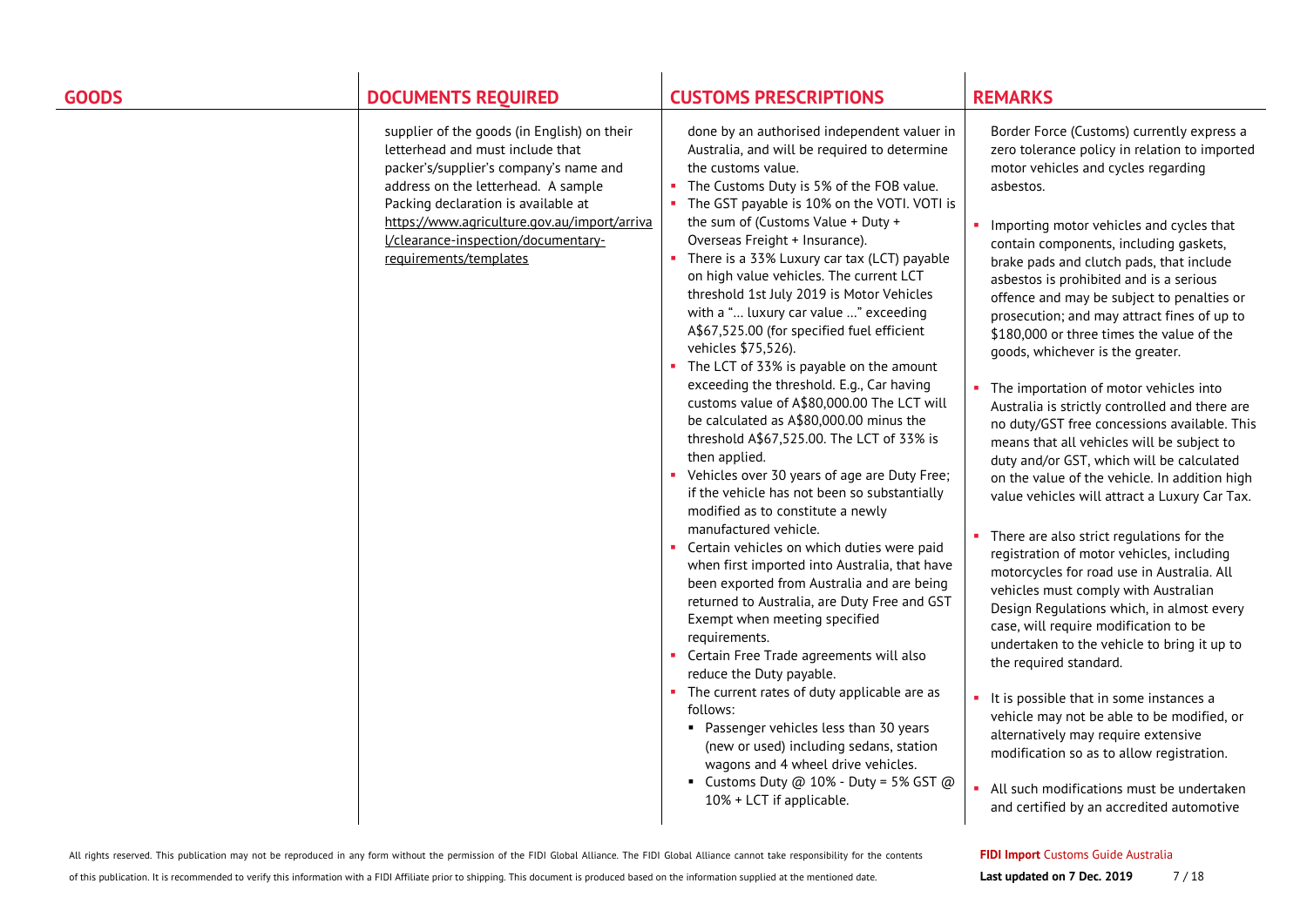| <b>GOODS</b> | <b>DOCUMENTS REQUIRED</b> | <b>CUSTOMS PRESCRIPTIONS</b>                                                                                                                                                                                                                                                                                                                                                                                                                                                                                                                                                                                                                                                                                                                                                                                                                                                                                                                                                                                                                         | <b>REMARKS</b>                                                                                                                                                                                                                                                                                                                                                                                                                                                                                                                                                                                                                                                                                                                                                                                                                                                                                                                                                                                                                                                                                                                                                                                                                                                                                                                                                                            |
|--------------|---------------------------|------------------------------------------------------------------------------------------------------------------------------------------------------------------------------------------------------------------------------------------------------------------------------------------------------------------------------------------------------------------------------------------------------------------------------------------------------------------------------------------------------------------------------------------------------------------------------------------------------------------------------------------------------------------------------------------------------------------------------------------------------------------------------------------------------------------------------------------------------------------------------------------------------------------------------------------------------------------------------------------------------------------------------------------------------|-------------------------------------------------------------------------------------------------------------------------------------------------------------------------------------------------------------------------------------------------------------------------------------------------------------------------------------------------------------------------------------------------------------------------------------------------------------------------------------------------------------------------------------------------------------------------------------------------------------------------------------------------------------------------------------------------------------------------------------------------------------------------------------------------------------------------------------------------------------------------------------------------------------------------------------------------------------------------------------------------------------------------------------------------------------------------------------------------------------------------------------------------------------------------------------------------------------------------------------------------------------------------------------------------------------------------------------------------------------------------------------------|
|              |                           | • Passenger vehicles of 30 years of age or<br>more:<br>" Customs Duty None<br>GST @ 10% + LCT if applicable.<br>• Other vehicles (including "off road" 4<br>wheel drives):<br>■ Customs Duty @ 5%<br>GST @ 10% + LCT if applicable.<br>• Campervans & Mobile Homes:<br>■ Customs Duty $@$ 10% Duty = 5%<br>GST @ 10% + LCT if applicable<br>• Motor Cycles:<br>" Customs Duty None<br>■ GST @ 10%<br><b>LCT None</b><br>Australian manufactured vehicles:<br>Are not subject to customs duty, but are<br>liable to GST, unless GST was paid prior<br>to original exportation, and no refund or<br>drawback of GST was obtained when the<br>vehicle was exported.<br>Also subject to LCT if applicable.<br>• The duty rates and Luxury Car Tax<br>threshold value are subject to change.<br>The most current information is available<br>from the Australian Border Force website<br>at: https://www.abf.gov.au/importing-<br>exporting-and-<br>manufacturing/importing/cost-of-<br>importing-goods/gst-and-other-<br>taxes/luxury-car-tax-exemptions | engineer and can be a very costly<br>undertaking which often results in an<br>uneconomical situation arising in preparing<br>a vehicle for road use.<br>There is some relief given to these<br>compliance regulations if a vehicle is<br>imported as a personally imported vehicle.<br>These concessions will, however, still<br>require that the imported vehicle attains a<br>basic level of safety requirements relating<br>principally to lighting, seat belts, child<br>restraint anchorages and glazing. To be<br>eligible for a personally imported vehicle,<br>an importer must meet the following<br>criteria:<br>1. The vehicle has been owned and used<br>by the applicant for a continuous<br>period of at least 12 months.<br>2. At the time the vehicle is imported,<br>the applicant is:<br>• An Australian Citizen or an<br>Australian Permanent Resident; or<br>• A person who has applied to<br>become an Australian Citizen or an<br>Australian permanent resident.<br>3. The applicant is of an age that entitles<br>him or her to hold a licence or permit<br>to drive a road vehicle of that type.<br>4. The applicant undertakes to comply<br>with any requirements as to road<br>safety that are imposed in respect of<br>the vehicle by the Administrator of<br>Vehicle Standards.<br>5. Have not imported a road vehicle<br>owned by him or her within the year |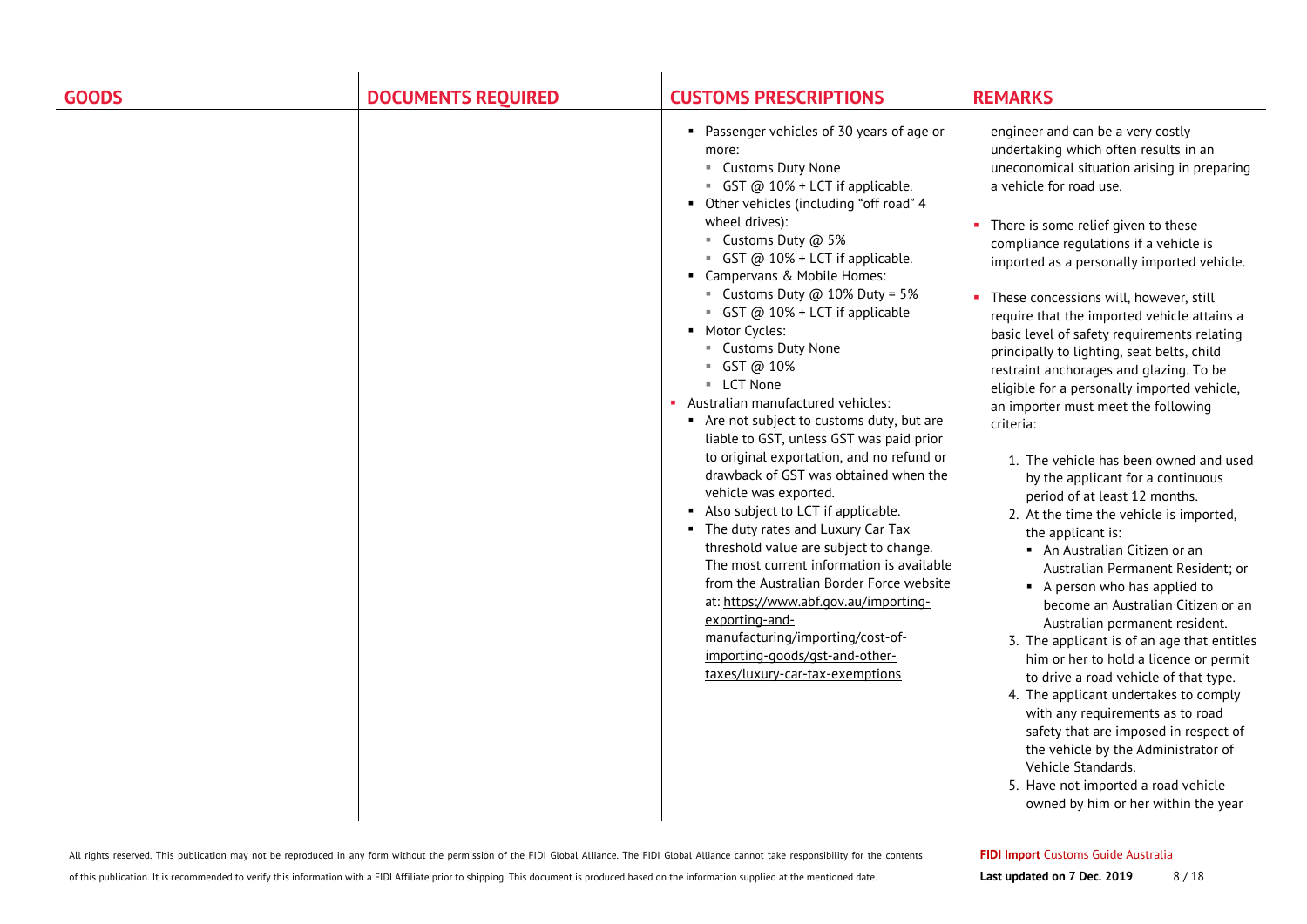| <b>GOODS</b> | <b>DOCUMENTS REQUIRED</b> | <b>CUSTOMS PRESCRIPTIONS</b> | <b>REMARKS</b>                                                                                                                                                                                                                                                                                                                                                                                       |
|--------------|---------------------------|------------------------------|------------------------------------------------------------------------------------------------------------------------------------------------------------------------------------------------------------------------------------------------------------------------------------------------------------------------------------------------------------------------------------------------------|
|              |                           |                              | ending on the day on which the<br>vehicle in respect of which the<br>application is made is landed in<br>Australia.                                                                                                                                                                                                                                                                                  |
|              |                           |                              | • An Application for Vehicle Import Approval<br>must be lodged with the Department of<br>Infrastructure and Regional Development<br>office in Canberra, prior to the arrival of the<br>vehicle in Australia. This action must be<br>undertaken as early as is possible as motor<br>vehicles are unable to be cleared in<br>Australia until an approved application has<br>been obtained.             |
|              |                           |                              | • Vehicles that arrive in Australia without an<br>approval will have to be re-exported or<br>destroyed and the importer may face a fine<br>of up to A\$13,000.00.                                                                                                                                                                                                                                    |
|              |                           |                              | • Import approvals cannot be issued for<br>vehicles after they have been imported. A<br>vehicle is deemed to have been imported as<br>at the arrival date of the carrying vessel.                                                                                                                                                                                                                    |
|              |                           |                              | • Enquiries concerning the personally<br>imported vehicle application should be<br>directed to the Dept. of Infrastructure and<br>Regional Development, GPO Box 594,<br>Canberra ACT 2601. Enquiries relating to<br>the registration requirements of a motor<br>vehicle should be directed to the<br>appropriate registration authority in the<br>intended State/Territory of use of the<br>vehicle. |
|              |                           |                              | The Department of Agriculture, Water and<br>Environment (DoAWE) inspect all vehicles                                                                                                                                                                                                                                                                                                                 |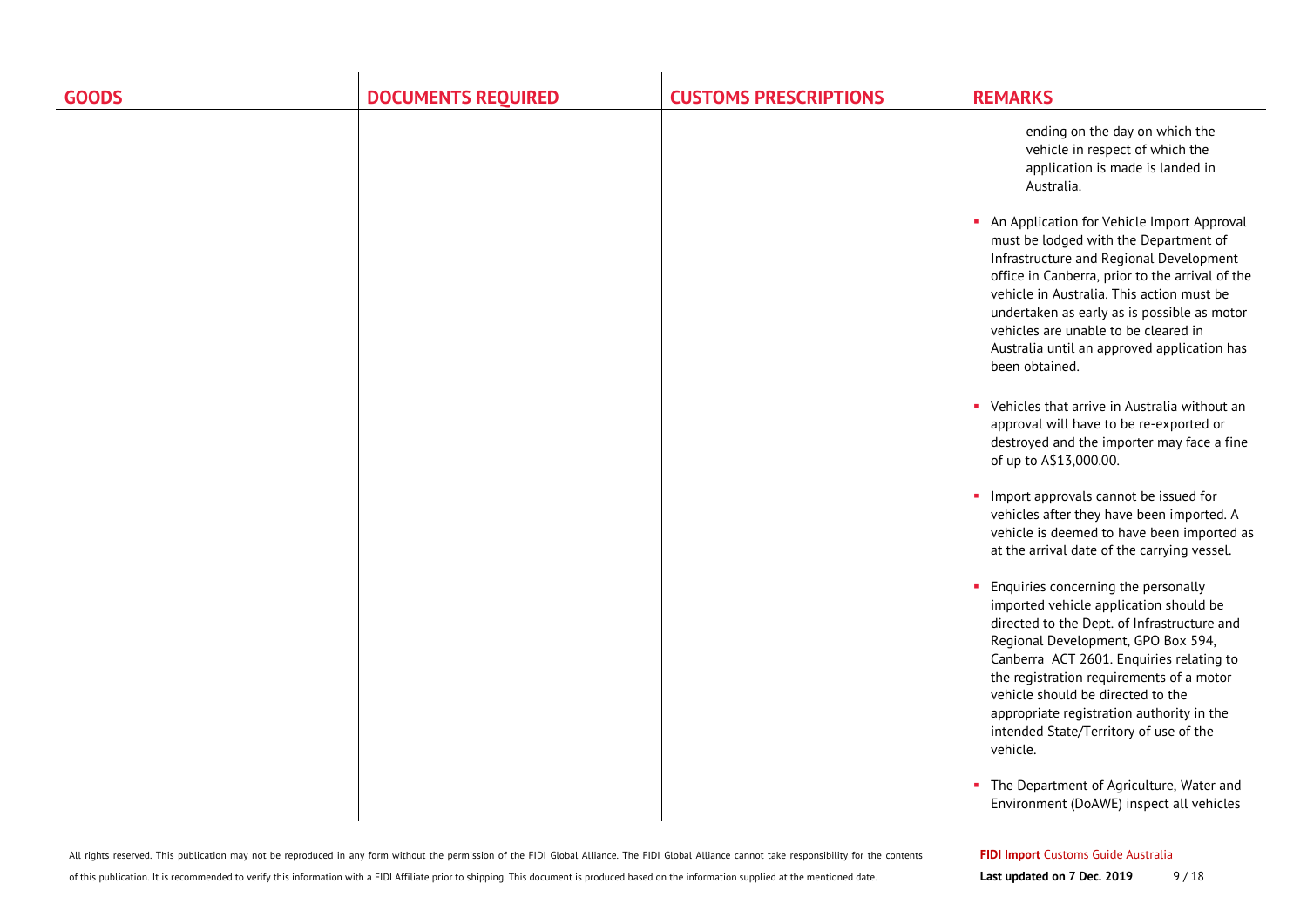| <b>GOODS</b> | <b>DOCUMENTS REQUIRED</b> | <b>CUSTOMS PRESCRIPTIONS</b> | <b>REMARKS</b>                                                                                                                                                                                                                                                                                                                                                                                                         |
|--------------|---------------------------|------------------------------|------------------------------------------------------------------------------------------------------------------------------------------------------------------------------------------------------------------------------------------------------------------------------------------------------------------------------------------------------------------------------------------------------------------------|
|              |                           |                              | on arrival, and require them to be properly<br>cleaned. This is usually effected by steam<br>cleaning. You should remove all soil and<br>any other matter from your vehicle<br>(including and especially the underside)<br>prior to its exportation to Australia. For<br>further information, please refer to<br>https://www.agriculture.gov.au/import/good<br>s/vehicles-machinery#motor-vehicles-and-<br>motorcycles |
|              |                           |                              | Road vehicles (and other equipment such as<br>boats, caravans, etc.) equipped with an air-<br>conditioner or a refrigeration system may<br>require an import licence under the Ozone<br>Protection and Synthetic Greenhouse Gas<br>Management Act 1989. This Act controls the<br>manufacture, import and export of ozone<br>depleting substances (ODS) and synthetic<br>greenhouse gases (SGG) in Australia.           |
|              |                           |                              | These substances are listed in Schedule 10<br>×.<br>of the Customs (Prohibited Imports)<br>Regulations 1956. It is an offence to import<br>controlled ODS/SGG equipment without a<br>licence.                                                                                                                                                                                                                          |
|              |                           |                              | Before importing a road vehicle with an air-<br>conditioner or refrigeration system, you<br>must find out the type and quantity of gas<br>contained in the equipment (if gassed) so<br>that you can complete licensing and<br>reporting requirements that are detailed at<br>the Department of Environment (DoE)<br>website.                                                                                           |
|              |                           |                              | Specific requirements are available at:<br>https://www.environment.gov.au/protection/                                                                                                                                                                                                                                                                                                                                  |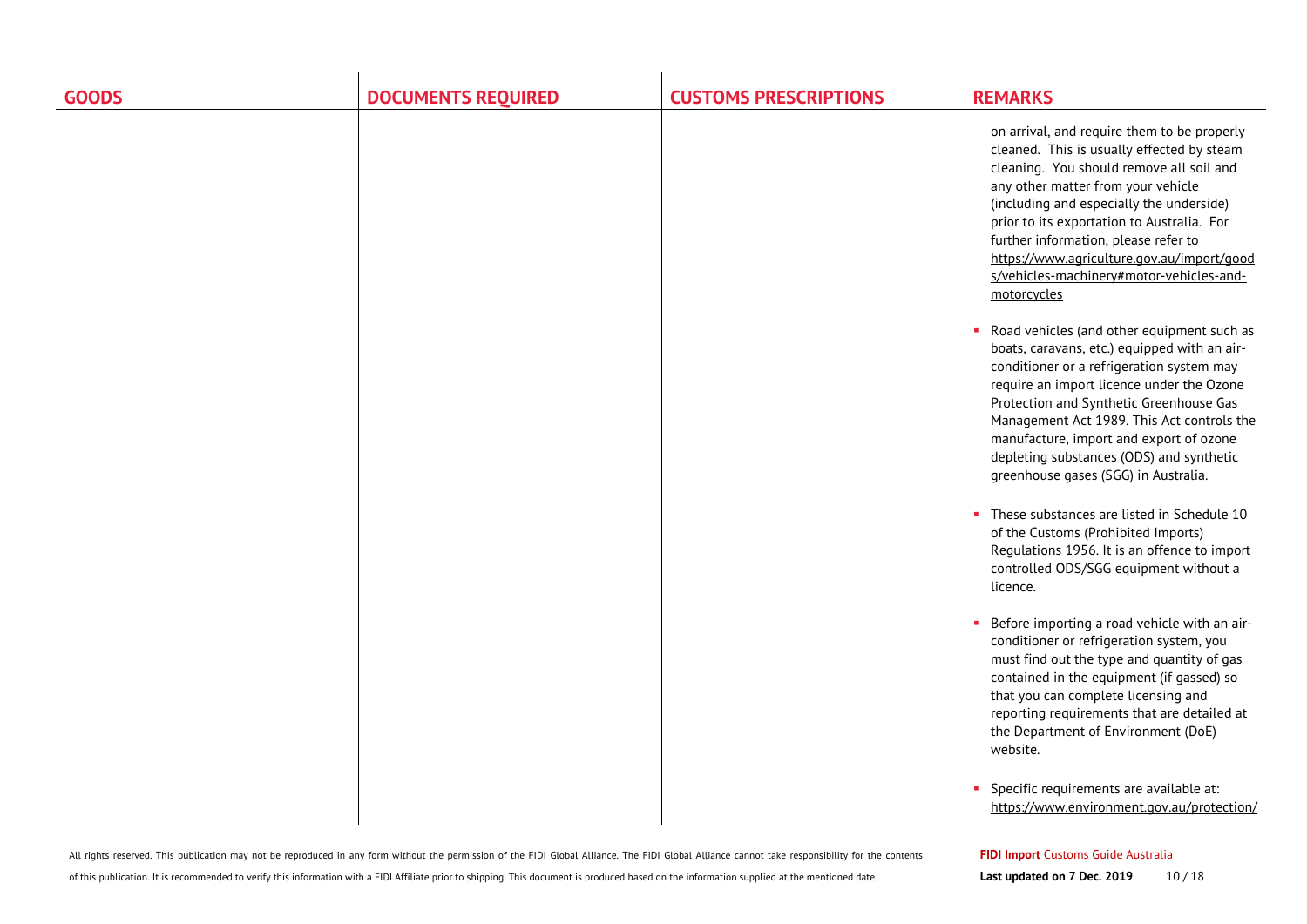| <b>GOODS</b>                      | <b>DOCUMENTS REQUIRED</b>                       | <b>CUSTOMS PRESCRIPTIONS</b>                                                                                                                                                                                                                                                                                                                                                                                                                                                                                                                                                                                                                                                                                            | <b>REMARKS</b>                                                                                                                                                                                                                                                                                                                                                                                                                                                                                                                                                                                                                                |
|-----------------------------------|-------------------------------------------------|-------------------------------------------------------------------------------------------------------------------------------------------------------------------------------------------------------------------------------------------------------------------------------------------------------------------------------------------------------------------------------------------------------------------------------------------------------------------------------------------------------------------------------------------------------------------------------------------------------------------------------------------------------------------------------------------------------------------------|-----------------------------------------------------------------------------------------------------------------------------------------------------------------------------------------------------------------------------------------------------------------------------------------------------------------------------------------------------------------------------------------------------------------------------------------------------------------------------------------------------------------------------------------------------------------------------------------------------------------------------------------------|
|                                   |                                                 |                                                                                                                                                                                                                                                                                                                                                                                                                                                                                                                                                                                                                                                                                                                         | ozone/licences-and-reporting/importing-<br>cars-boats-caravans<br>You may not need to apply for an ODS/SGG<br>equipment licence if the road vehicle is kept<br>by you or a member of your household, and<br>the road vehicle is owned by you (the<br>importer) for at least 12 months prior to<br>importation and is principally for your<br>private use; or the air-conditioning or<br>refrigeration system is degassed prior to<br>being shipped to Australia.<br>If you claim one of these exemptions you<br>may be required to present documentary<br>evidence to support your claim. These<br>records should be kept for audit purposes. |
| Sailing boats, Motor boats, Boats | Registration documents.<br>• Purchase receipts. | Sailing boats, motor boats or boats will be<br>admitted without payment of customs duties<br>and GST, on the basis of one vessel per<br>family per 3 years, only if client is able to<br>satisfy the collector of customs at the port of<br>entry that:<br>• The importer comes to Australia with the<br>intention of taking up permanent<br>residence, and<br>• The importer has personally owned and<br>used the vessel overseas for the whole of<br>the period of 12 months immediately<br>preceding his departure for Australia, and<br>• Security is given to Customs that the<br>vessel will not be sold or otherwise<br>disposed of in Australia, by or on behalf<br>of himself within 2 years after the date of | If the imported boat is carried on a boat<br>trailer, the trailer is required to have a valid<br>Authority to Import from the Australian<br>Vehicle Safety Standards Office.<br>• Please see details on Caravan/Trailer<br>section.                                                                                                                                                                                                                                                                                                                                                                                                           |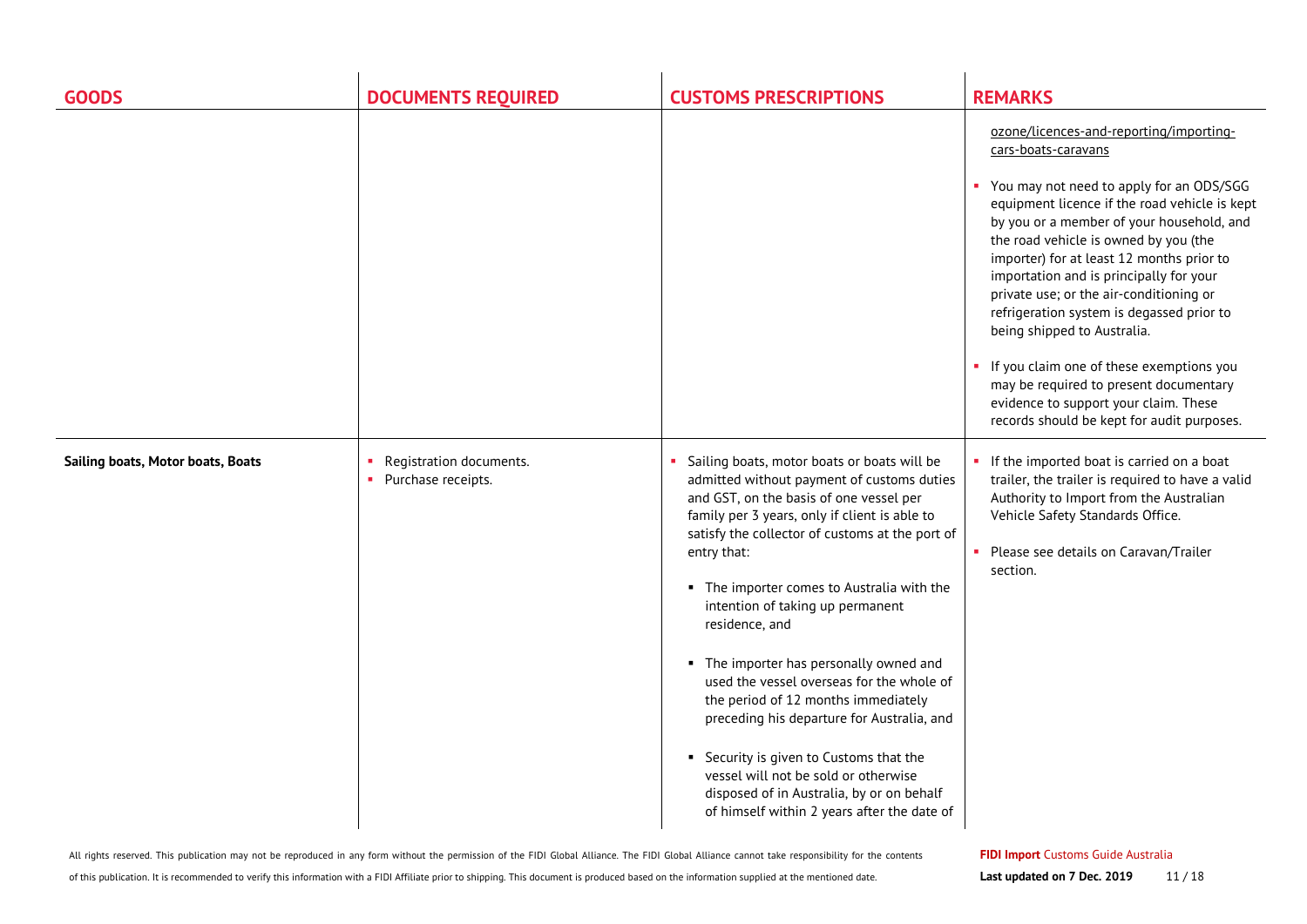| <b>GOODS</b>                                                                     | <b>DOCUMENTS REQUIRED</b>                                                 | <b>CUSTOMS PRESCRIPTIONS</b>                                                                                                                                                                                                                                                                                                                                                                                                                                                                                                                                                                                                                                                                                                                                                                                                                                                                                                                                                                                                                                                                                | <b>REMARKS</b>                                                                                                                                                                                                           |
|----------------------------------------------------------------------------------|---------------------------------------------------------------------------|-------------------------------------------------------------------------------------------------------------------------------------------------------------------------------------------------------------------------------------------------------------------------------------------------------------------------------------------------------------------------------------------------------------------------------------------------------------------------------------------------------------------------------------------------------------------------------------------------------------------------------------------------------------------------------------------------------------------------------------------------------------------------------------------------------------------------------------------------------------------------------------------------------------------------------------------------------------------------------------------------------------------------------------------------------------------------------------------------------------|--------------------------------------------------------------------------------------------------------------------------------------------------------------------------------------------------------------------------|
|                                                                                  |                                                                           | importation into Australia, and<br>• The vessel is of a kind designed<br>principally for Sporting purposes or<br>recreational use in sheltered waters, and<br>conforms to one of the following<br>specifications:<br>1. Boats of a kind propelled by manual or<br>pedal power.<br>2. Sailing boats that, in the sailing<br>condition, do not exceed 2.5 metres in<br>width at any section; do not exceed<br>1000 kilograms unladen weight; do<br>not incorporate any device for<br>propelling the boat by power, such as<br>an auxiliary motor; and are not of the<br>deep keel type; or<br>3. Powered boats that do not exceed<br>7metres in length overall; do not<br>exceed 2.5 metres in width at any<br>section; do not exceed 1250 kilograms<br>all up, unladen weight (i.e. with<br>driving units and transmissions) or 800<br>kilograms unladen weight without<br>driving units and transmissions. Boats<br>in this category will not be sold or<br>otherwise disposed of in Australia by<br>or on behalf of the arriving person<br>within two years after the date of<br>importation of the goods. |                                                                                                                                                                                                                          |
| Non Motorised Caravans and Non Motorised<br><b>Box, Boat or similar Trailers</b> | Registration documents.<br>Purchase receipts.<br>Vehicle Import Approval. | You may obtain free admission of a non-<br>motorised caravan, and a non-motorised<br>box, boat or other similar trailer on the basis<br>of one article per family per 3 years, only if<br>you are able to satisfy the Collector of<br>Customs at the port of entry that:                                                                                                                                                                                                                                                                                                                                                                                                                                                                                                                                                                                                                                                                                                                                                                                                                                    | • Refer remarks in motor car section.<br>• An 'Application For Vehicle Import Approval'<br>must be lodged with the Dept of<br>Infrastructure and Regional Development<br>office in Canberra, prior to the arrival of the |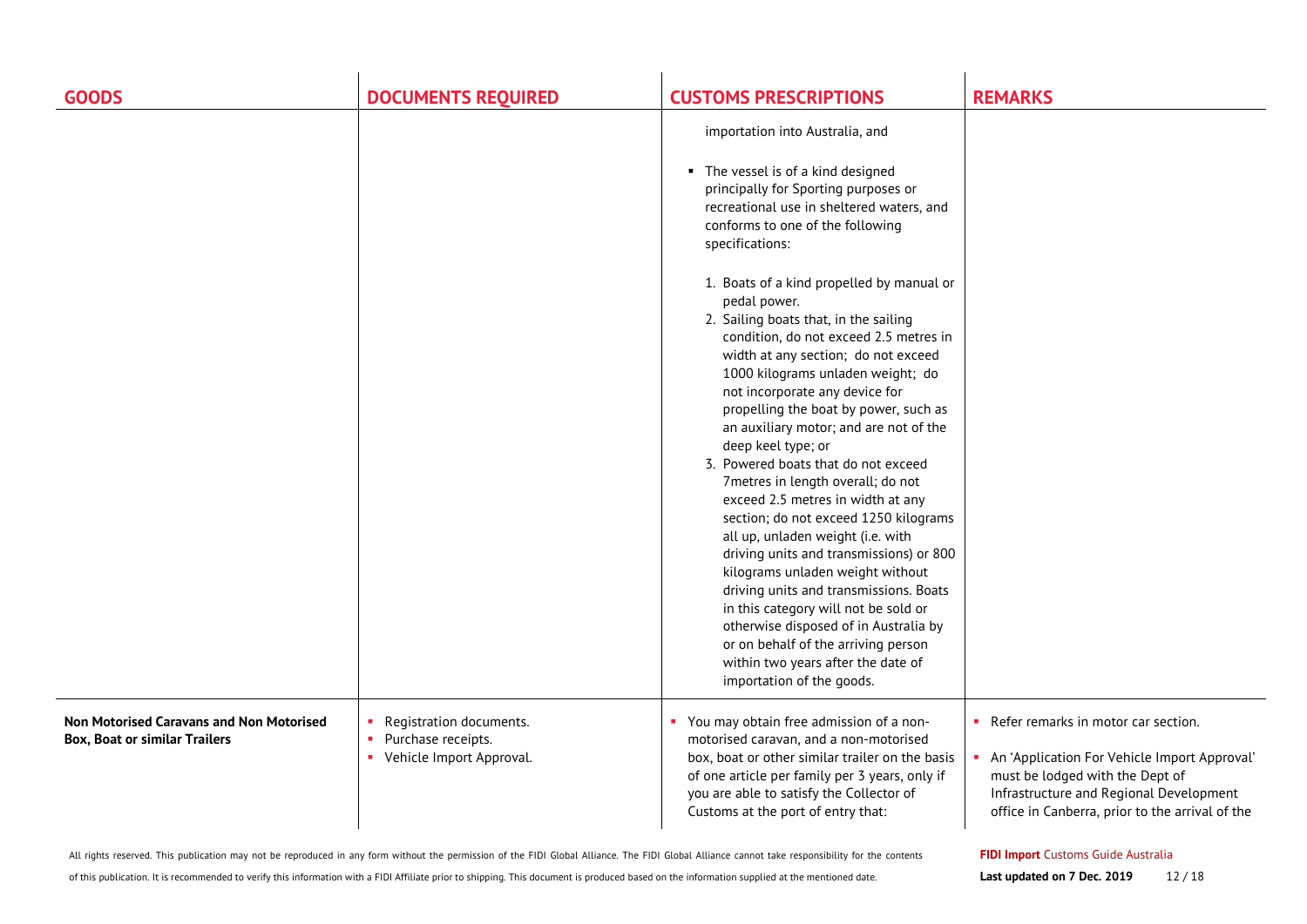| <b>GOODS</b>                                  | <b>DOCUMENTS REQUIRED</b>                                                                                                                                                                                                                                                                                             | <b>CUSTOMS PRESCRIPTIONS</b>                                                                                                                                                                                                                                    | <b>REMARKS</b>                                                                                                                                                                                                                                                                                                                                                                                                                                                                                                                                                                                                                                         |
|-----------------------------------------------|-----------------------------------------------------------------------------------------------------------------------------------------------------------------------------------------------------------------------------------------------------------------------------------------------------------------------|-----------------------------------------------------------------------------------------------------------------------------------------------------------------------------------------------------------------------------------------------------------------|--------------------------------------------------------------------------------------------------------------------------------------------------------------------------------------------------------------------------------------------------------------------------------------------------------------------------------------------------------------------------------------------------------------------------------------------------------------------------------------------------------------------------------------------------------------------------------------------------------------------------------------------------------|
|                                               |                                                                                                                                                                                                                                                                                                                       | " You have come to Australia with the<br>intention of taking up permanent<br>residence, and<br>• The goods have been personally owned<br>and used overseas for the whole of the<br>period of 12 months immediately<br>preceding your departure for Australia.   | vehicle in Australia. This action must be<br>undertaken as early as is possible as motor<br>vehicles are unable to be cleared in<br>Australia until an approved application has<br>been obtained. Vehicles that arrive in<br>Australia without an approval will have to<br>be re-exported or destroyed and the<br>importer may face a fine of up to<br>A\$13,000.00. Import approvals cannot be<br>issued for vehicles after they have been<br>imported.<br>An application form can be sourced from the<br>office of Vehicle Safety Standards website<br>as follows:<br>https://infrastructure.gov.au/roads/vehicle_r<br>equlation/bulletin/index.aspx |
| <b>Firearms</b>                               | • Most firearms require Police authorisation<br>from the State in which the person intends<br>to reside or visit.<br>Certain firearms i.e. pump action shotguns,<br>self-loading rim fire rifles and automatic<br>firearms may only be imported with the<br>PRIOR written approval of the Federal<br>Attorney-General | Duty free entry provided the relative firearm<br>licence is issued and the firearm passes a<br>ballistic/safety inspection.                                                                                                                                     | The Australian Border Force will forward all<br>firearms to the Commonwealth Police for<br>ballistics/safety inspection.<br>As State regulations vary in Australia, it is<br>strongly recommended that the client writes<br>to the Police department in the intended<br>State/Territory of residence, for approval<br>prior to shipping the firearm.<br>Firearms will be released to the owner upon<br>presentation of the appropriate licence/s.                                                                                                                                                                                                      |
| Foodstuffs, meat, plants & vegetable products |                                                                                                                                                                                                                                                                                                                       | • Meat, poultry, eggs, dairy products, seeds,<br>herbs and spices, and many other food<br>products containing these, are prohibited<br>items, or have special import conditions.<br>They should NOT be included in personal<br>and household effects shipments. | • DO NOT use fruit boxes for packing.<br>Christmas or festive decorations containing<br>pinecones and other plant matter will be<br>inspected and are subject to confiscation<br>and possible destruction.                                                                                                                                                                                                                                                                                                                                                                                                                                             |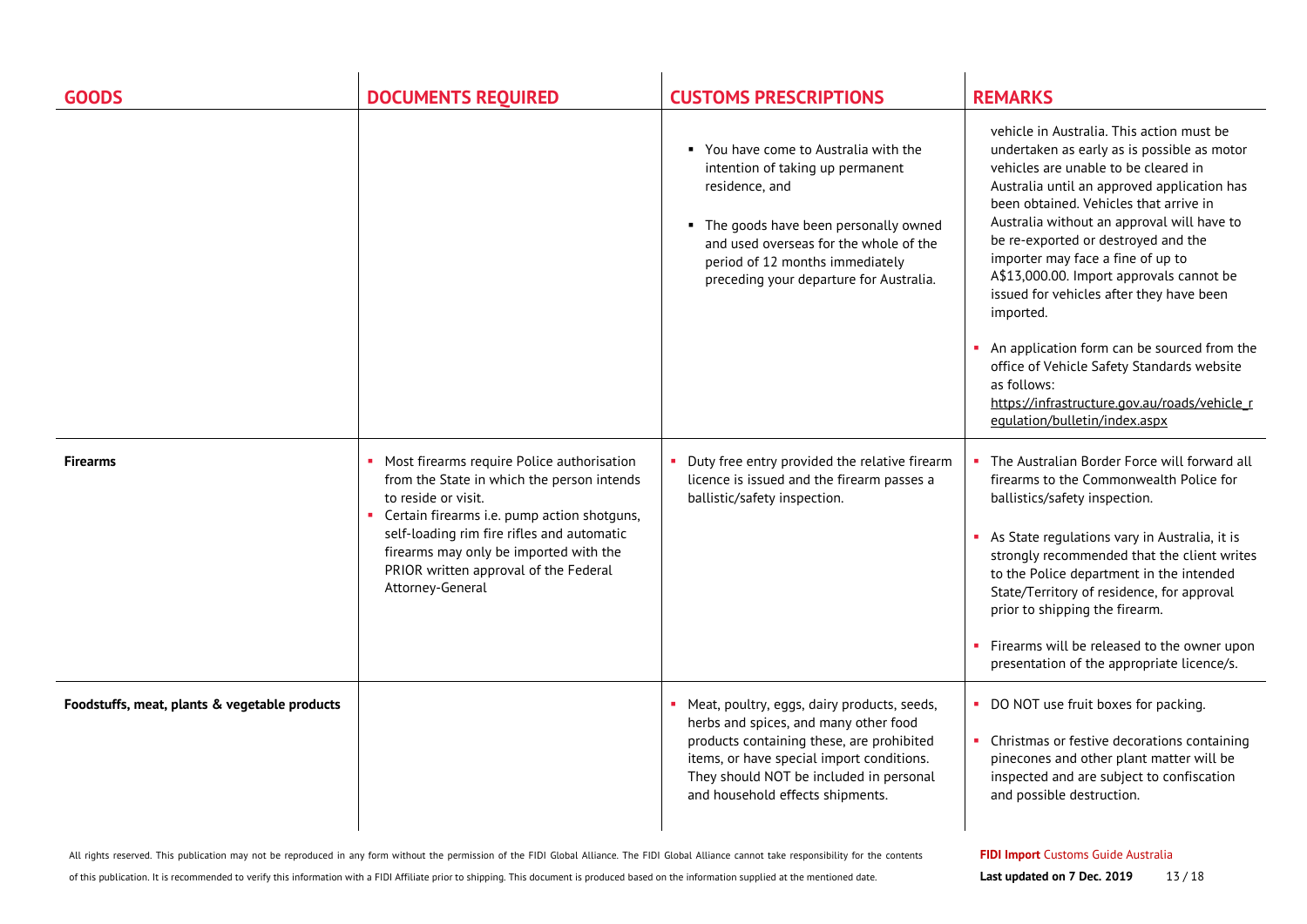| <b>GOODS</b>                         | <b>DOCUMENTS REQUIRED</b>                                                                                                                                                                                                                                                      | <b>CUSTOMS PRESCRIPTIONS</b>                                                                                                                                                                                                                                                                                                        | <b>REMARKS</b>                                                                                                                                                                                                                                                                                                                                                                                                                                                                                                                                                                                                         |
|--------------------------------------|--------------------------------------------------------------------------------------------------------------------------------------------------------------------------------------------------------------------------------------------------------------------------------|-------------------------------------------------------------------------------------------------------------------------------------------------------------------------------------------------------------------------------------------------------------------------------------------------------------------------------------|------------------------------------------------------------------------------------------------------------------------------------------------------------------------------------------------------------------------------------------------------------------------------------------------------------------------------------------------------------------------------------------------------------------------------------------------------------------------------------------------------------------------------------------------------------------------------------------------------------------------|
|                                      |                                                                                                                                                                                                                                                                                | • Timber items containing bark will be<br>ordered for treatment or destruction at the<br>importer's expense.                                                                                                                                                                                                                        | Artificial trees that utilise real timber as the<br>trunk/branch will be ordered for treatment<br>or possible destruction. It is possible that<br>the treatment could irreversibly damage the<br>item. Dried floral arrangements should not<br>be sent.<br>Water Hyacinth requires an import permit to<br>allow importation. Items manufactured from<br>this material should not be shipped until the<br>import permit has been issued.<br>Further details can be sourced from the<br>Department of Agriculture, Water and<br>Environment website at<br>https://www.agriculture.gov.au/import/good<br>s/plant-products |
| <b>Alcoholic beverages</b>           | A complete list of all bottles, depicting the<br>following:<br>Alcohol type and style.<br>Size of bottle (ozs. or mls.).<br>• % of bottle content if bottle not full.<br>Alcoholic content of liquor as a % of<br>volume.<br>$\blacksquare$ Value.<br>• Country of production. | All alcoholic beverages will be subject to<br>customs duty and GST.<br>Beer, Wine and Spirits all attract extremely<br>high levels of duty and GST.<br>Import of alcohol is allowed for diplomats<br>but limited to annual quota agreed by the<br>local Ministry of Foreign Affairs and the<br>respective embassies in the country. | Actual duty rates will be based on the<br>nature of the liquor, and the alcoholic<br>strength. If liquor is included in a<br>consignment, ensure it is clearly labelled<br>and accessible so as to facilitate customs<br>examination.<br>• If a fully documented list, describing alcohol<br>is provided (as shown under documents<br>required section) then in many instances<br>physical inspection of the liquor may be<br>avoided.                                                                                                                                                                                 |
| Narcotic Drugs & Drugs of Dependence |                                                                                                                                                                                                                                                                                | · Import prohibited.                                                                                                                                                                                                                                                                                                                |                                                                                                                                                                                                                                                                                                                                                                                                                                                                                                                                                                                                                        |
| <b>Tobacco</b>                       | Permit from Home Affairs.                                                                                                                                                                                                                                                      |                                                                                                                                                                                                                                                                                                                                     | Effective July 1, 2019, new law prohibiting<br>the importation of tobacco products without<br>written permission.<br>• The related permit is issued by the                                                                                                                                                                                                                                                                                                                                                                                                                                                             |

of this publication. It is recommended to verify this information with a FIDI Affiliate prior to shipping. This document is produced based on the information supplied at the mentioned date.

#### **FIDI Import** Customs Guide Australia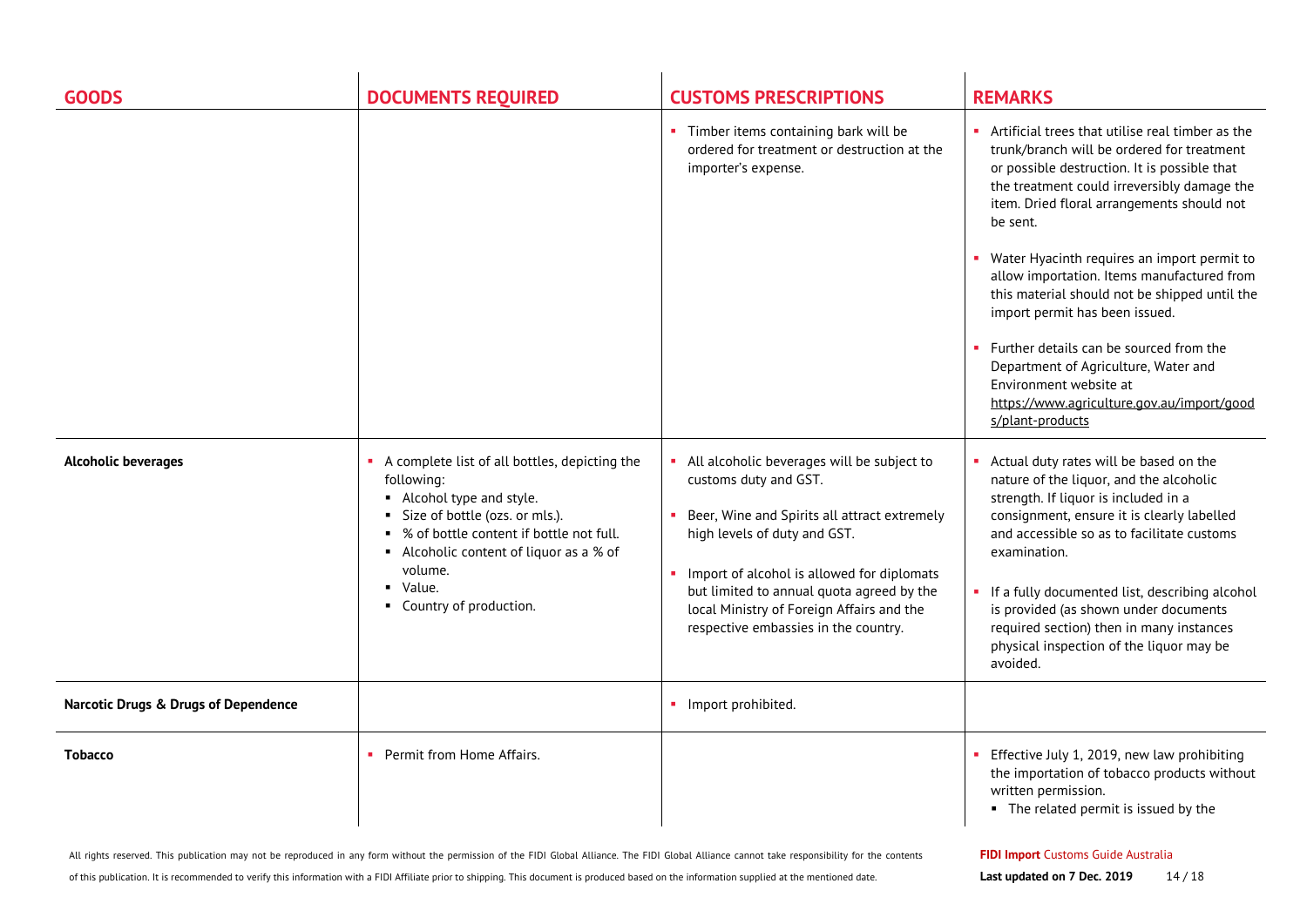| <b>GOODS</b>         | <b>DOCUMENTS REQUIRED</b>                             | <b>CUSTOMS PRESCRIPTIONS</b>                                                                                                                                                                                                                                                                                                                                                                                                                                                                                                                                                                                                                                                                                                                                                                                                                                                                                                                                                                                                                                                    | <b>REMARKS</b>                                                                                                                                                                                                                                                                    |
|----------------------|-------------------------------------------------------|---------------------------------------------------------------------------------------------------------------------------------------------------------------------------------------------------------------------------------------------------------------------------------------------------------------------------------------------------------------------------------------------------------------------------------------------------------------------------------------------------------------------------------------------------------------------------------------------------------------------------------------------------------------------------------------------------------------------------------------------------------------------------------------------------------------------------------------------------------------------------------------------------------------------------------------------------------------------------------------------------------------------------------------------------------------------------------|-----------------------------------------------------------------------------------------------------------------------------------------------------------------------------------------------------------------------------------------------------------------------------------|
|                      |                                                       |                                                                                                                                                                                                                                                                                                                                                                                                                                                                                                                                                                                                                                                                                                                                                                                                                                                                                                                                                                                                                                                                                 | Department of Home Affairs.<br>• For more information, consult:<br>https://www.abf.gov.au/importing-exporting-<br>and-manufacturing/prohibited-<br>goods/categories/tobacco                                                                                                       |
| <b>Cats and Dogs</b> | Permit to Import.<br>×.<br>• Veterinary Certificates. | • Cats and dogs may only be imported from<br>DOAWE (Department of Agriculture, Water<br>and Environment), approved countries, and<br>must be accompanied by a valid Permit to<br>Import.<br>• Dogs and cats must have been resident in<br>any of the approved countries for at least 6<br>months (or from birth), and during the<br>period of 30 days preceding export they<br>must not have been in Quarantine in the<br>country of export.<br>In all cases except New Zealand, a permit<br>must be obtained before a dog or cat will be<br>permitted to enter Australia.<br>• Enquiries concerning the importation of<br>dogs and cats should be directed to the<br>Animal Quarantine Station where the animal<br>will be boarding.<br>In the case of dogs and cats from New<br>Zealand, any enquiries should be made to<br>the Animal Health Division, Ministry of<br>Agriculture and Fisheries in the nearest New<br>Zealand city. Dogs and cats entering<br>Australia without prior approval will be<br>destroyed on arrival or re-exported to their<br>country of origin. | • Application forms for import permits can be<br>obtained from the relevant Animal<br><b>Quarantine Stations.</b><br>Specific information can be sourced from<br>the Department of Agriculture, Water and<br>Environment web site at:<br>https://www.agriculture.gov.au/cats-dogs |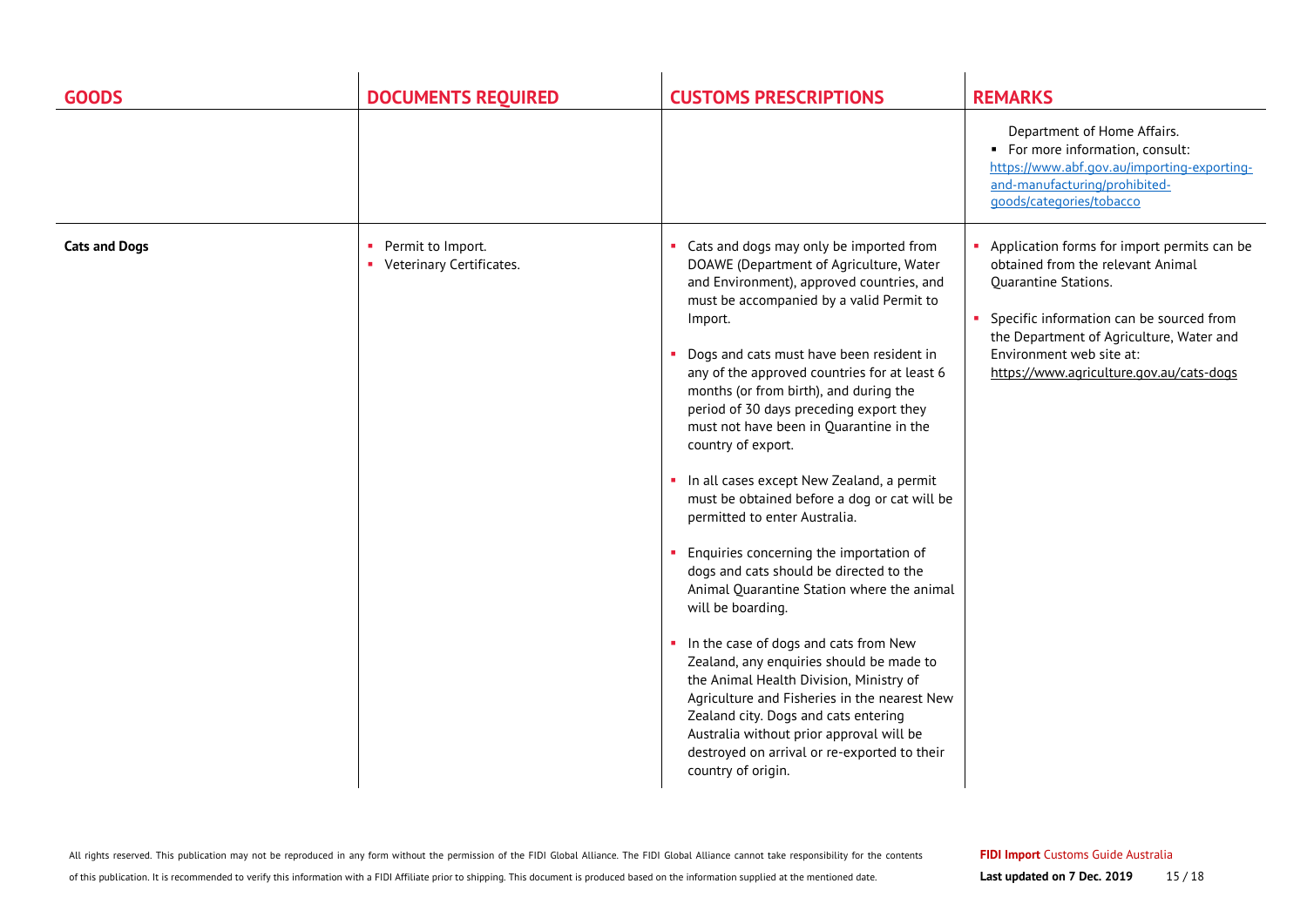| <b>GOODS</b>                                                                                                                                   | <b>DOCUMENTS REQUIRED</b>                       | <b>CUSTOMS PRESCRIPTIONS</b>                                                                                                                                 | <b>REMARKS</b>                                                                                                                                                                                                                                                                                                                                                                                                                                                                                                                                                                                                                                                                                                                                            |
|------------------------------------------------------------------------------------------------------------------------------------------------|-------------------------------------------------|--------------------------------------------------------------------------------------------------------------------------------------------------------------|-----------------------------------------------------------------------------------------------------------------------------------------------------------------------------------------------------------------------------------------------------------------------------------------------------------------------------------------------------------------------------------------------------------------------------------------------------------------------------------------------------------------------------------------------------------------------------------------------------------------------------------------------------------------------------------------------------------------------------------------------------------|
| <b>Birds</b>                                                                                                                                   |                                                 | • The importation of birds is currently<br>prohibited, with the exception of pigeons<br>from approved countries and household pet<br>birds from New Zealand. | • Full details can be sourced from the<br>Department of Agriculture, Water and<br>Environment website at:<br>http://apps.daff.gov.au/icon32/asp/ex query<br>content.asp                                                                                                                                                                                                                                                                                                                                                                                                                                                                                                                                                                                   |
| Certain feathers, furs, skins, tusks etc. and<br>items/products manufacturer of/from animals<br>coming under the protected species regulations |                                                 | • Importation of products from endangered<br>species is prohibited.<br>Other products are subject to inspection and<br>treatment if necessary.               | • Full details on restricted and prohibited<br>imports are available from the Wildlife<br>Protection Authority web site:<br>• https://www.environment.gov.au/biodiver<br>sity/wildlife-trade/law<br>• https://bicon.agriculture.gov.au/BiconWe<br>b4.0/ImportConditions/Search/                                                                                                                                                                                                                                                                                                                                                                                                                                                                           |
| Aircraft of all types, having not more than one<br>propulsion motor                                                                            | Registration documents.<br>• Purchase receipts. | Duty and Tax free entry.                                                                                                                                     | The goods must be imported by an arriving<br>person who is an adult permanent resident.<br>If the person is part of a family, only one<br>aircraft will be allowed for the family. If the<br>person is not part of a family, only one<br>aircraft will be allowed for the person.<br>The person must have personally owned<br>and used the goods overseas for the six<br>months preceding the person's departure for<br>Australia.<br>Security shall be given by the person to an<br>officer of Australian Border Force and to the<br>satisfaction of that officer that the goods<br>will not be sold or otherwise disposed of in<br>Australia by or on behalf of the arriving<br>person, within two years after the date of<br>importation of the goods. |
| <b>Solid Wood Packaging and Dunnage</b>                                                                                                        |                                                 | Australia applies the ISPM 15 standard<br>related to the treatment of solid wood<br>packaging and dunnage.                                                   |                                                                                                                                                                                                                                                                                                                                                                                                                                                                                                                                                                                                                                                                                                                                                           |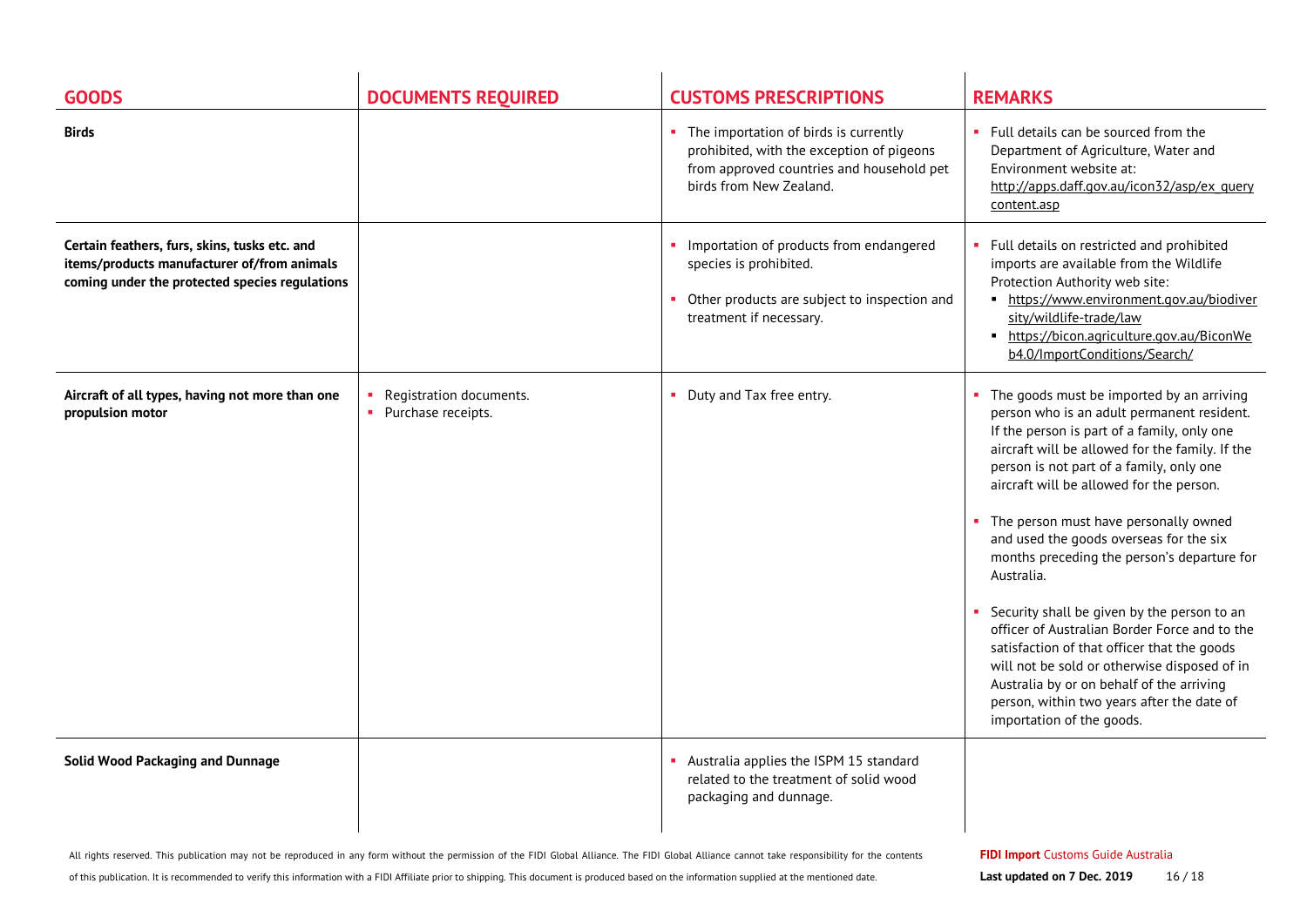| <b>GOODS</b> | <b>DOCUMENTS REQUIRED</b> | <b>CUSTOMS PRESCRIPTIONS</b>                                                                                                                                                                                                                          | <b>REMARKS</b> |
|--------------|---------------------------|-------------------------------------------------------------------------------------------------------------------------------------------------------------------------------------------------------------------------------------------------------|----------------|
|              |                           | All arriving solid wood packaging and<br>dunnage must carry the ISPM15 mark<br>indicating that all the timber has received<br>appropriate treatment.                                                                                                  |                |
|              |                           | Failure to include the ISPM15 mark will<br>result in either the timber being ordered for<br>examination or mandatory treatment.                                                                                                                       |                |
|              |                           | Any solid wood packaging and dunnage that<br>is directed for inspection and found to have<br>live insects, bark or other quarantine risk<br>material will be subject to on-shore<br>treatment, re-export or destruction at the<br>importer's expense. |                |